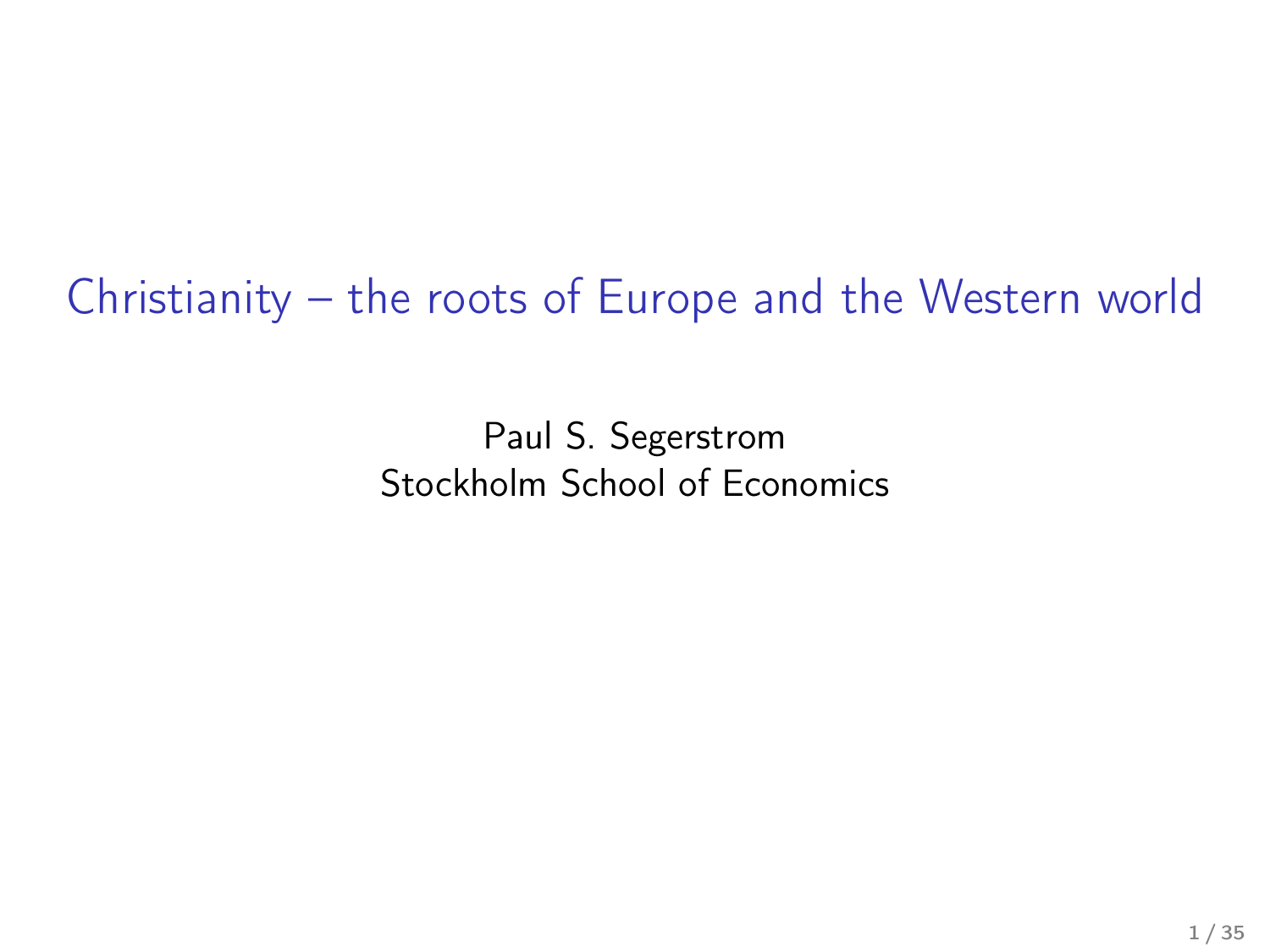### Introduction

- Adam Smith is widely regarded as the founding father of economics and in his book The Wealth of Nations from 1776, the main focus was on explaining why some countries are rich and other countries are poor.
- Who has the best explanation today?
- Why did free markets first appear in the West and more generally, why did the West become so economically prosperous compared to all other regions of the world?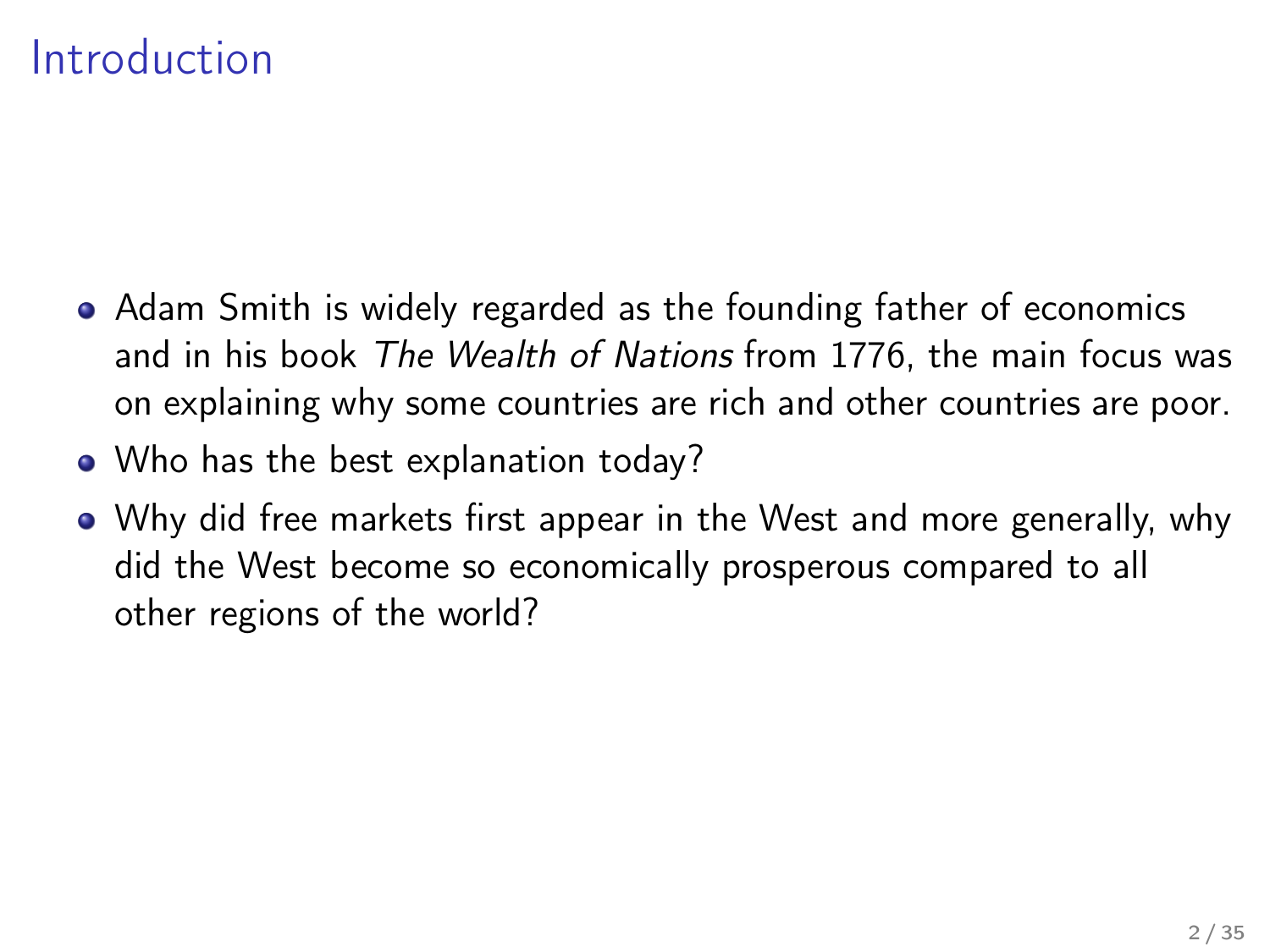Niall Ferguson (2011), Civilization: The West and the Rest.

- "More competition", "more science" and "more private property" contribute to "economic prosperity".
- Religious beliefs do influence economic outcomes.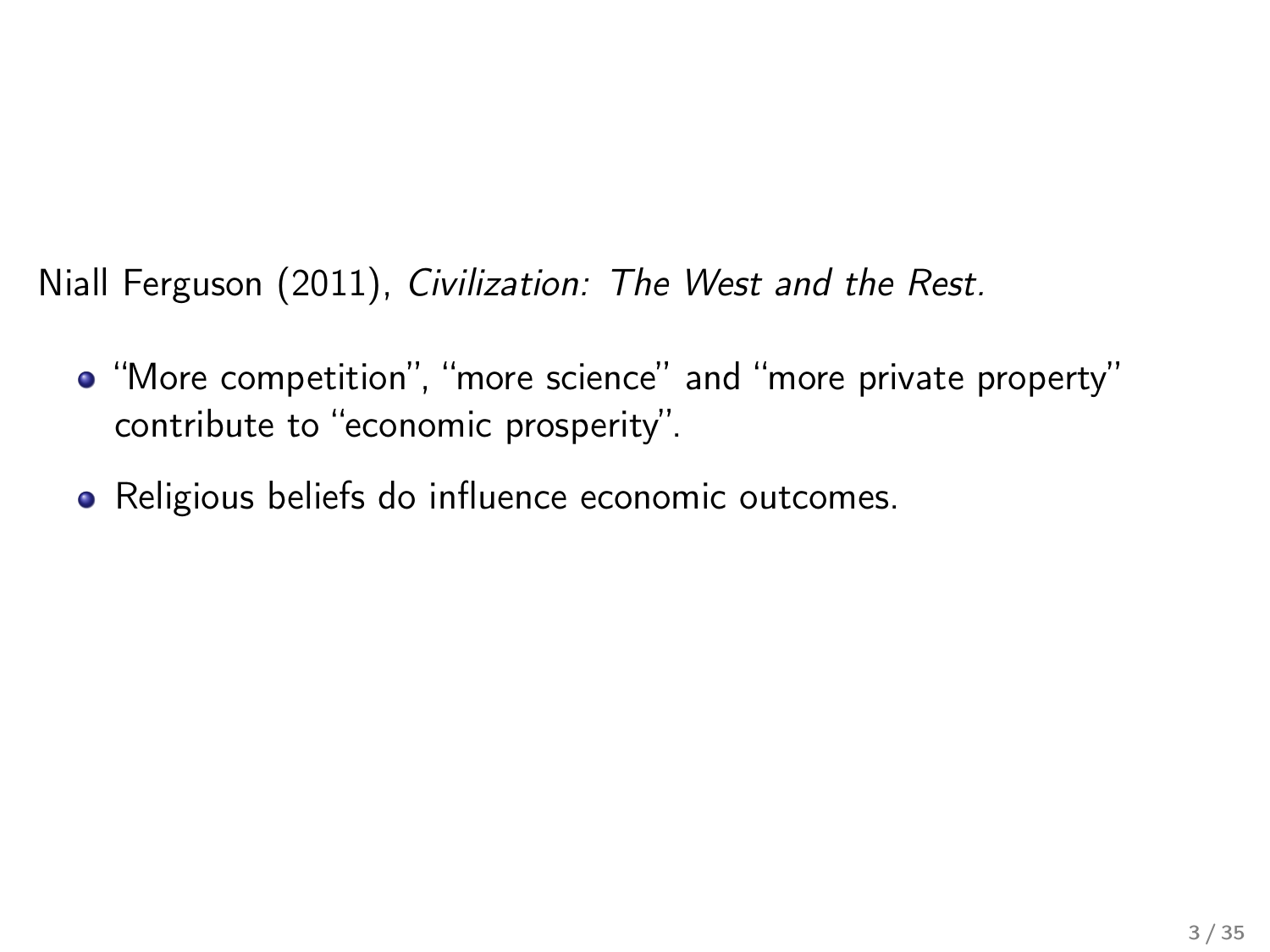"More science" contributes to "economic prosperity":

[In the model of growth and trade, symmetric trade liberalization lead to more R&D, more innovation and higher long-run consumer welfare]

"More private property" contributes to "economic prosperity":

[In the model of intellectual property rights, stronger protection of private property leads to more technology transfer, more R&D employment, more innovation and higher long-run consumer welfare]

"More competition" contributes to "economic prosperity":

[In the Melitz model, symmetric trade liberalization lead to more competition, higher industrial productivity and higher consumer welfare]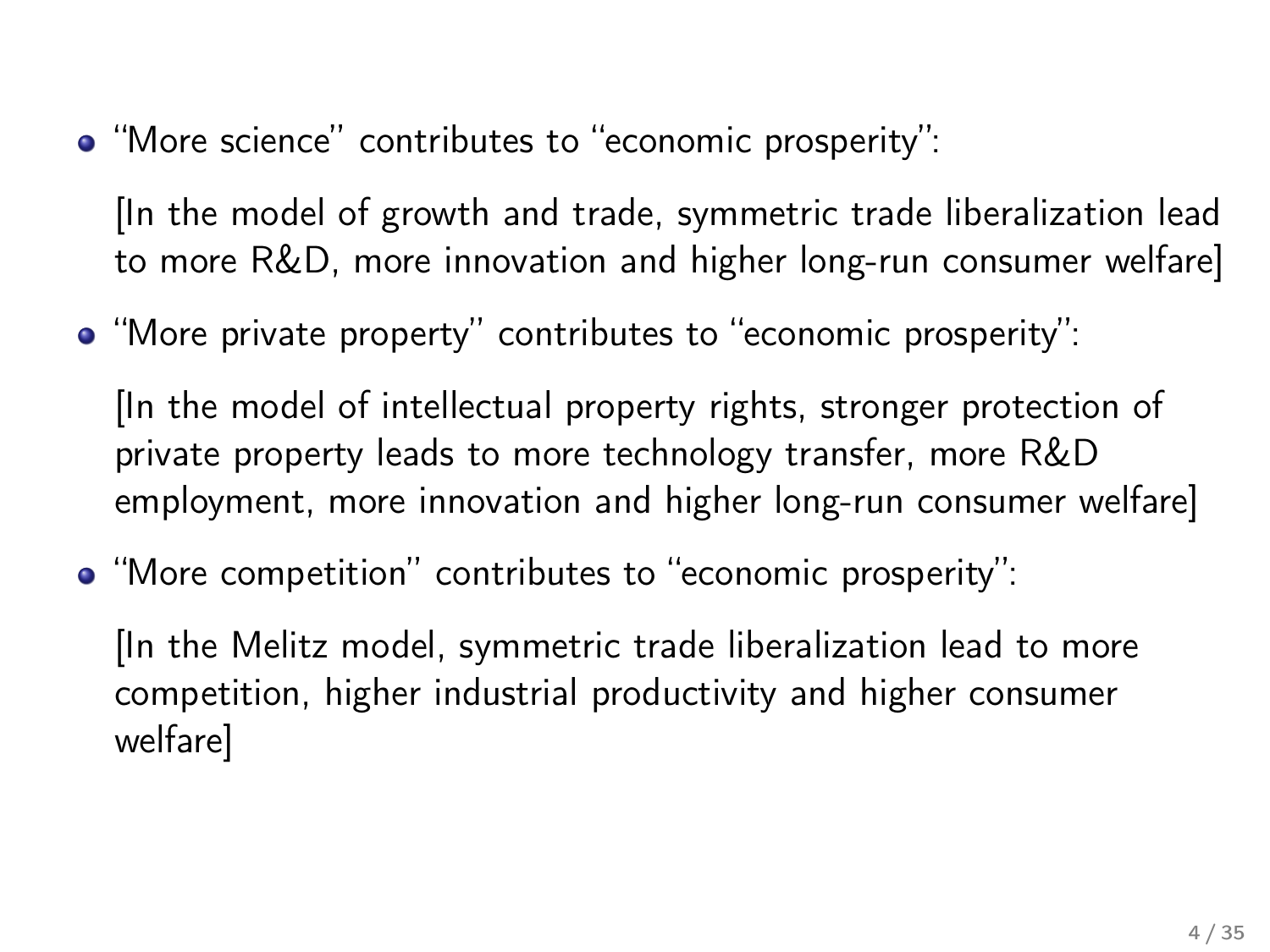### Why are religious beliefs important?

- Suppose that the dominant religion in region A teaches that private property is good, that God approves of private property.
- Suppose that the dominant religion in region B teaches that private property is bad, associated with selfishness, that all property should be publicly owned.
- Then, other things being equal, region A is going to become much more prosperous than region B in the long run.
- Region A has a development-promoting religion, whereas region B has a development-retarding religion, to use the terminology in Lawrence Harrison (2006).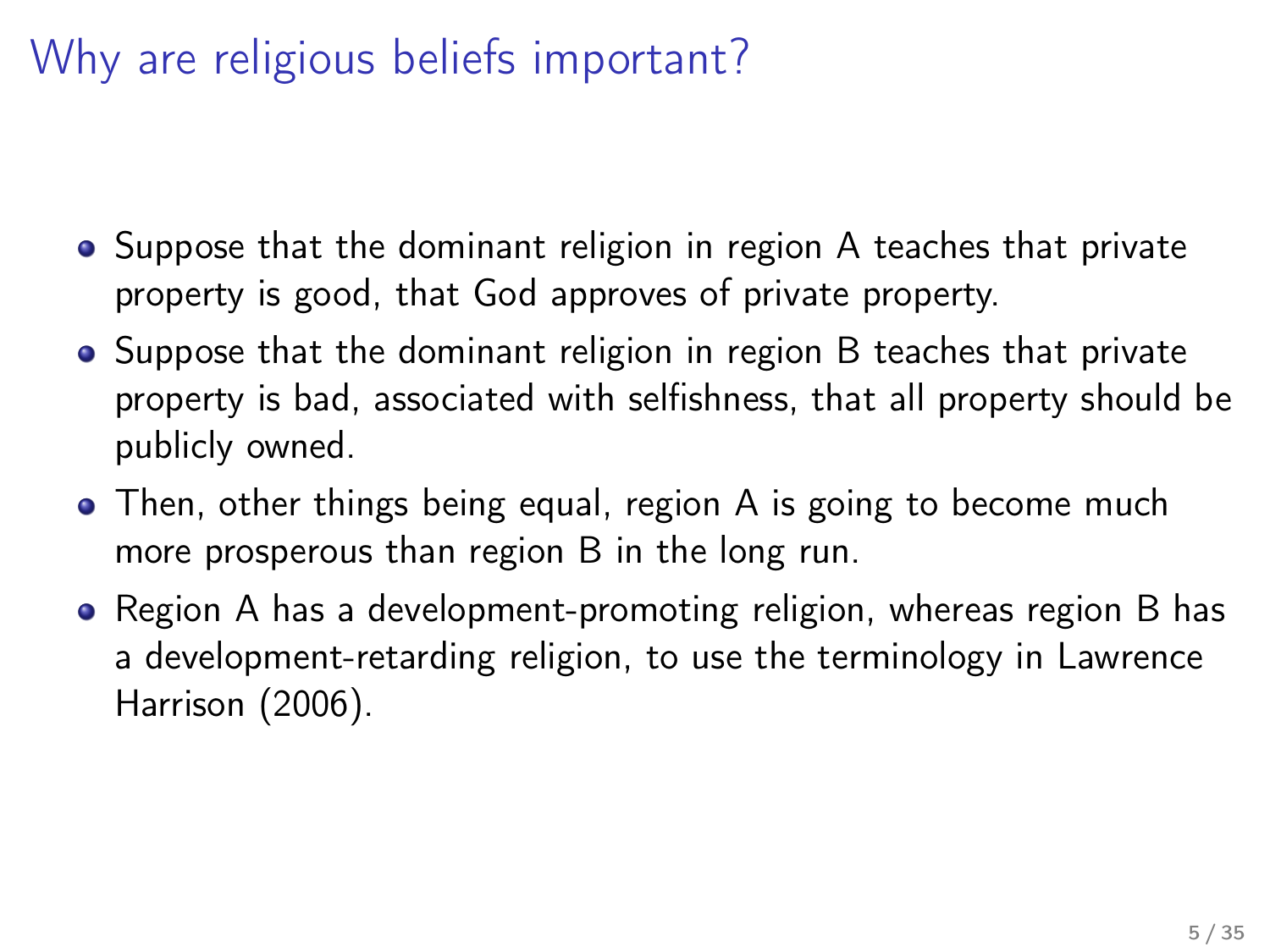Niall Fergusen (2011, Civilization: The West and the Rest)

The Scientific Revolution that happened in Europe is perhaps best illustrated by a list of important breakthroughs:

- 1543 Nicolaus Copernicus states the heliocentric theory of the solar system.
- 1572 Tyco Brahe records the first European observation of a supernova.
- 1589 Galileo's tests of falling bodies revolutionise the experimental method.
- 1600 William Gilbert describes the magnetic properties of the earth and electricity.
- 1608 Hans Lippershey and Zacharias Jansen independently invent the telescope.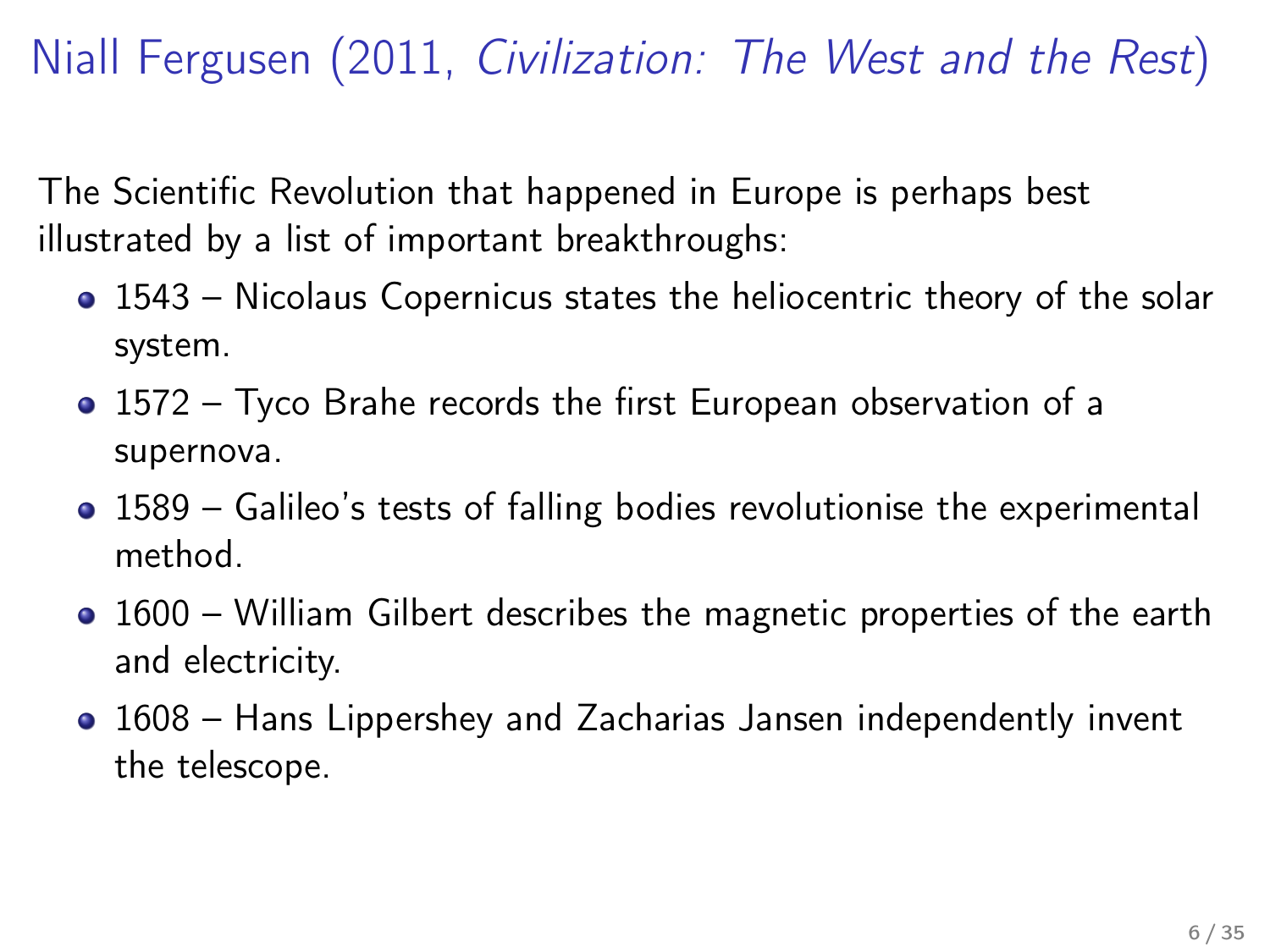- 1610 Galileo discovers four of Jupiter's moons and infers that the earth is not at the centre of the universe.
- 1614 John Napier introduces logarithms.
- 1628 William Harvey accurately describes the circulation of blood.
- 1637 Rene Descartes founds analytic geometry.
- 1654 Fermat and Pascal found probability theory.
- 1661 Robert Boyle defines elements and chemical analysis.
- 1669 Isaac Newton presents the first systematic account of the calculus, independently developed by Gottfried Leibniz.
- 1687 Isaac Newton states the law of universal gravitation and the laws of motion.
- 1738 Daniel Bernoulli founds the mathematical study of fluid flow and the kinetic theory of gases.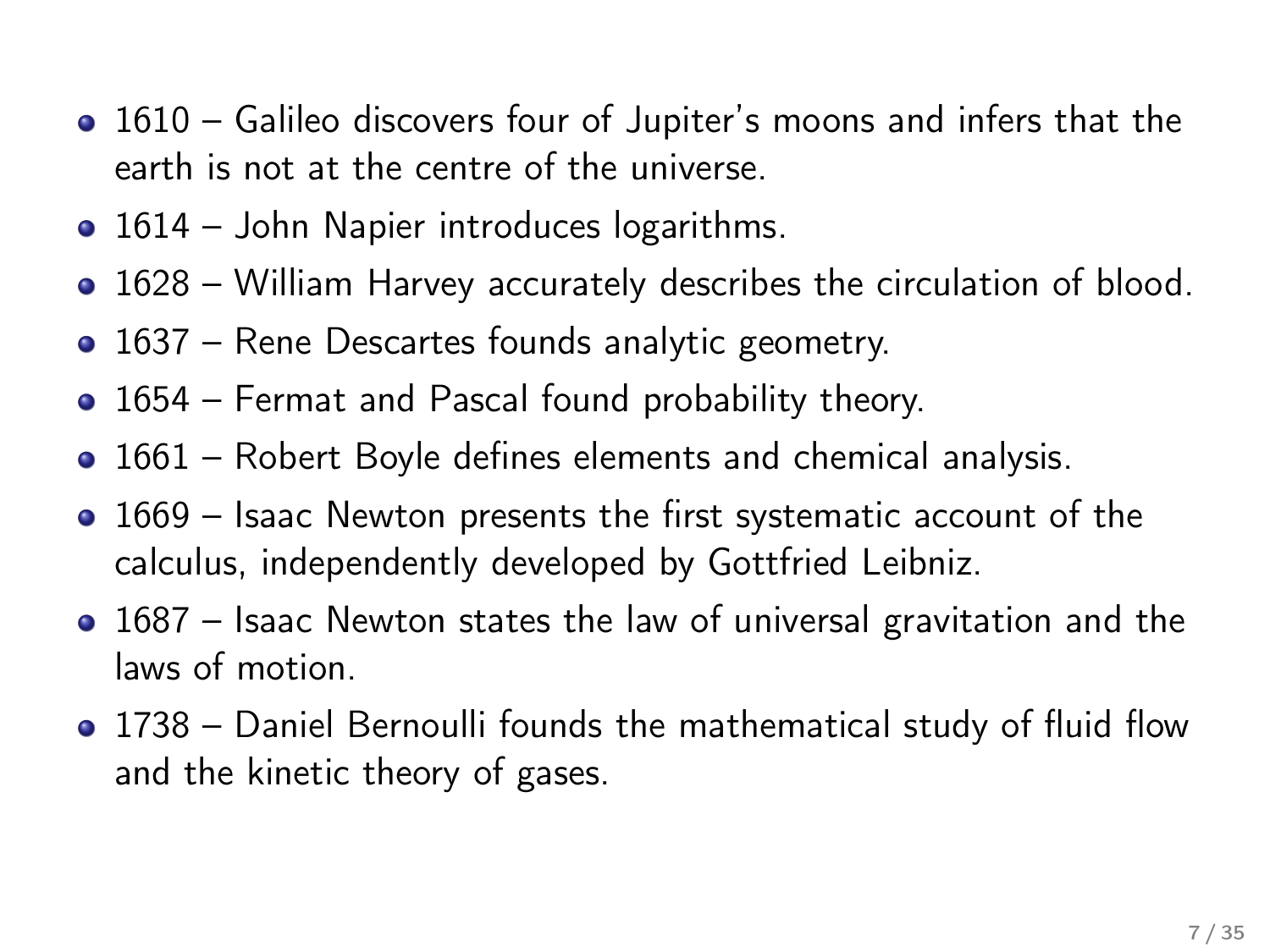- Those who decry 'Eurocentrism' as if it were some distasteful prejudice have a problem: the Scientific Revolution was, by any scientific measure, wholly Eurocentric.
- An astonishingly high proportion of the key figures around 80 percent – originated in a hexagon bounded by Glasgow, Copenhagen, Krakow, Naples, Marseille and Plymouth, and nearly all the rest were born within a hundred miles of that area.
- In marked contrast, Ottoman scientific progress was non-existent in this same time period.
- The best explanation for this divergence was the unlimited sovereignty of religion in the Muslim world.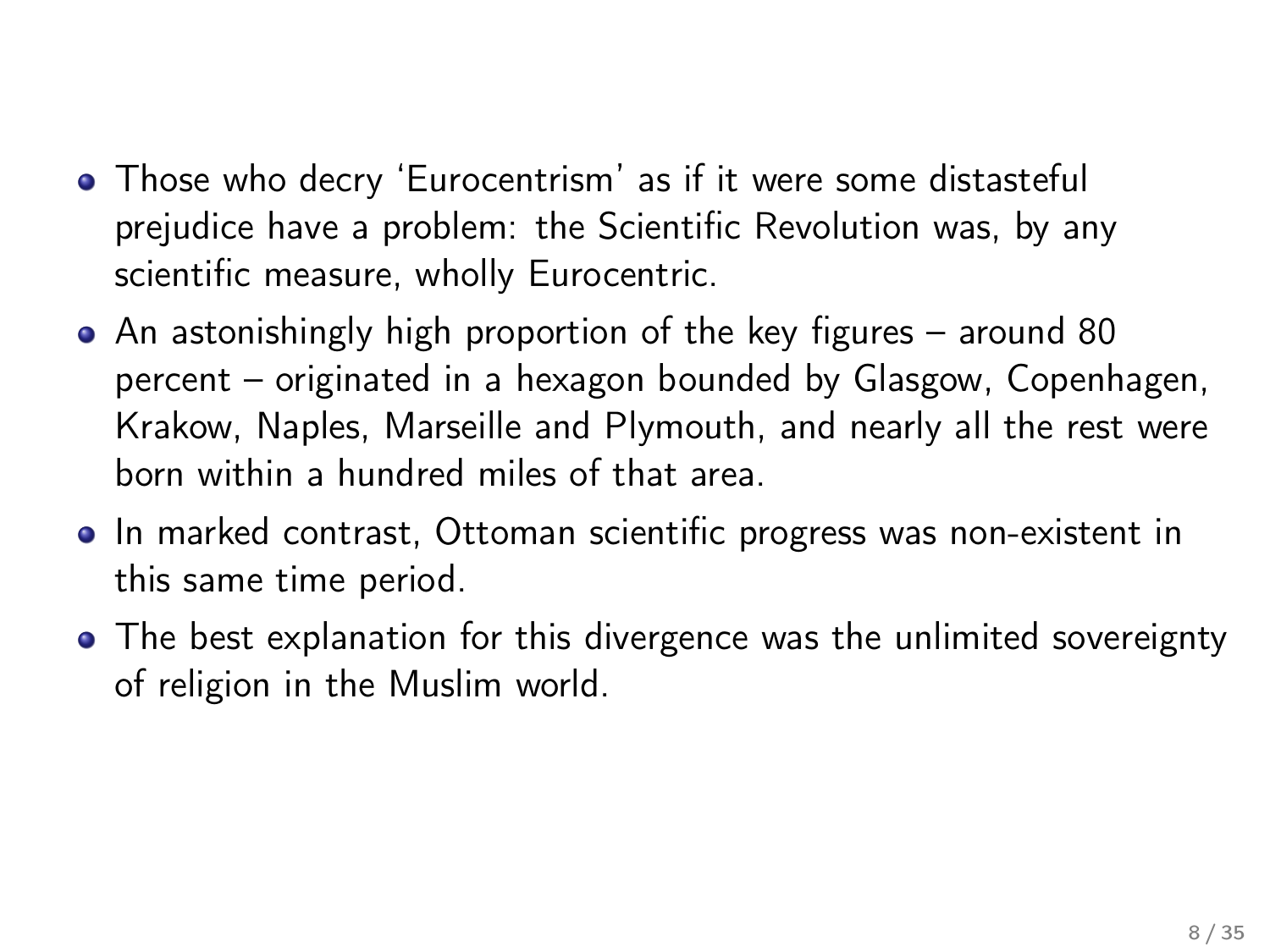- Toward the end of the eleventh century, influential Islamic clerics began to argue that the study of Greek philosophy was incompatible with the teachings of the Koran.
- Islam holds that the universe is inherently irrational that there is no cause and effect – because everything happens as the direct result of Allah's will at that particular time. Anything is possible.
- Attempts at science, then, are not only foolish but also blasphemous, in that they imply limits to Allah's power and authority.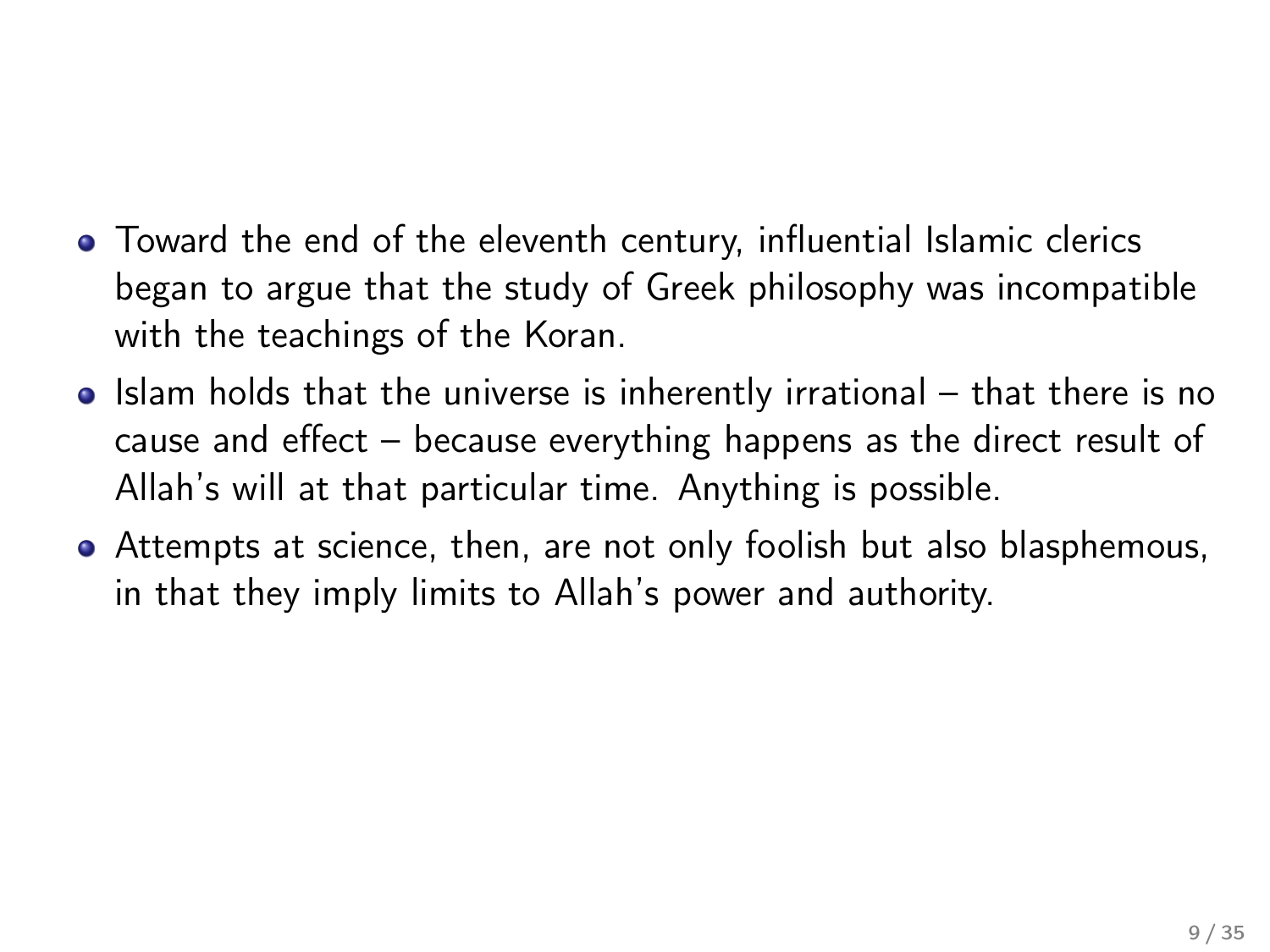- The prominent Sufi scholar Abu Hamid al-Ghazali (1055-1111) said, "It is rare that someone becomes absorbed in this [foreign] science without renouncing religion and letting go the reins of piety within him." He added that killing infidels was obligatory for all good Muslims.
- Under clerical influence, the study of ancient philosophy was curtailed, books burned and so-called freethinkers persecuted.
- In 1485 Bayezid II, sultan of the Ottoman Empire and caliph of Islam, outlawed the printing press. In 1515 a decree of Sultan Selim I threatened with death anyone found using a printing press.
- This failure to reconcile Islam with scientific progress was to prove disastrous. If the Scientific Revolution was generated by a network, then the Ottoman Empire was effectively offline.
- The only Western book translated into a Middle Eastern language until the late 1700s was a medical book on the treatment of syphilis.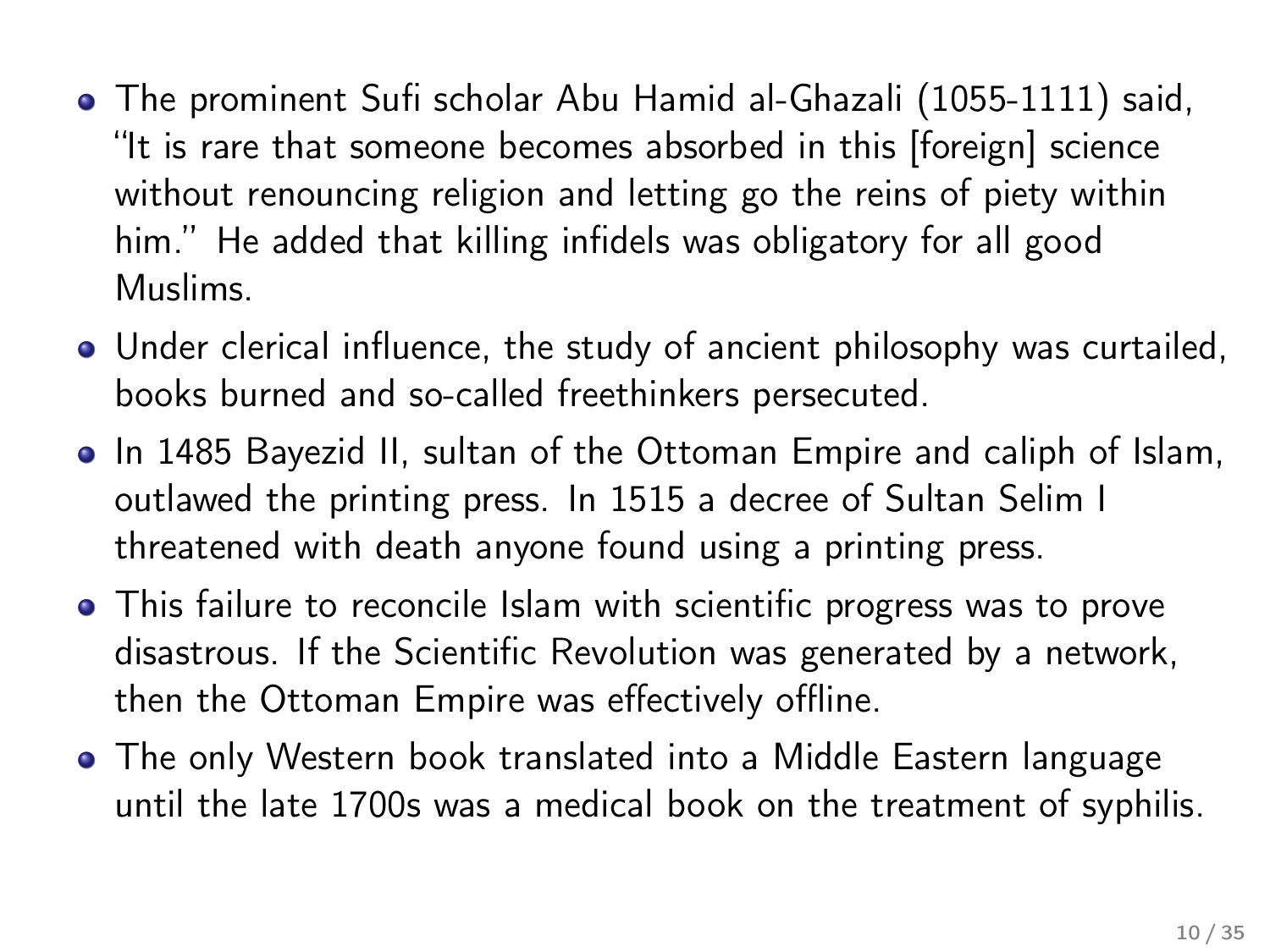- Some Ottomans came to realise that they needed to learn from the West.
- For example, in 1732 Ibrahim Muteferrika, an Ottoman official wrote in a book presented to Sultan Mahmud I:

"Why do Christian nations which were so weak in the past compared with Muslim nations begin to dominate so many lands in modern times and even defeat the once victorious Ottoman armies?"

- The message of his book was clear: the Ottoman Empire had to embrace both the Scientific Revolution and the Enlightenment if it was to be credible as a great power.
- To describe the superiority of European governments was one thing. To implement reforms of the Ottoman system was quite another. Time and again, attempts at change fell foul of political opposition.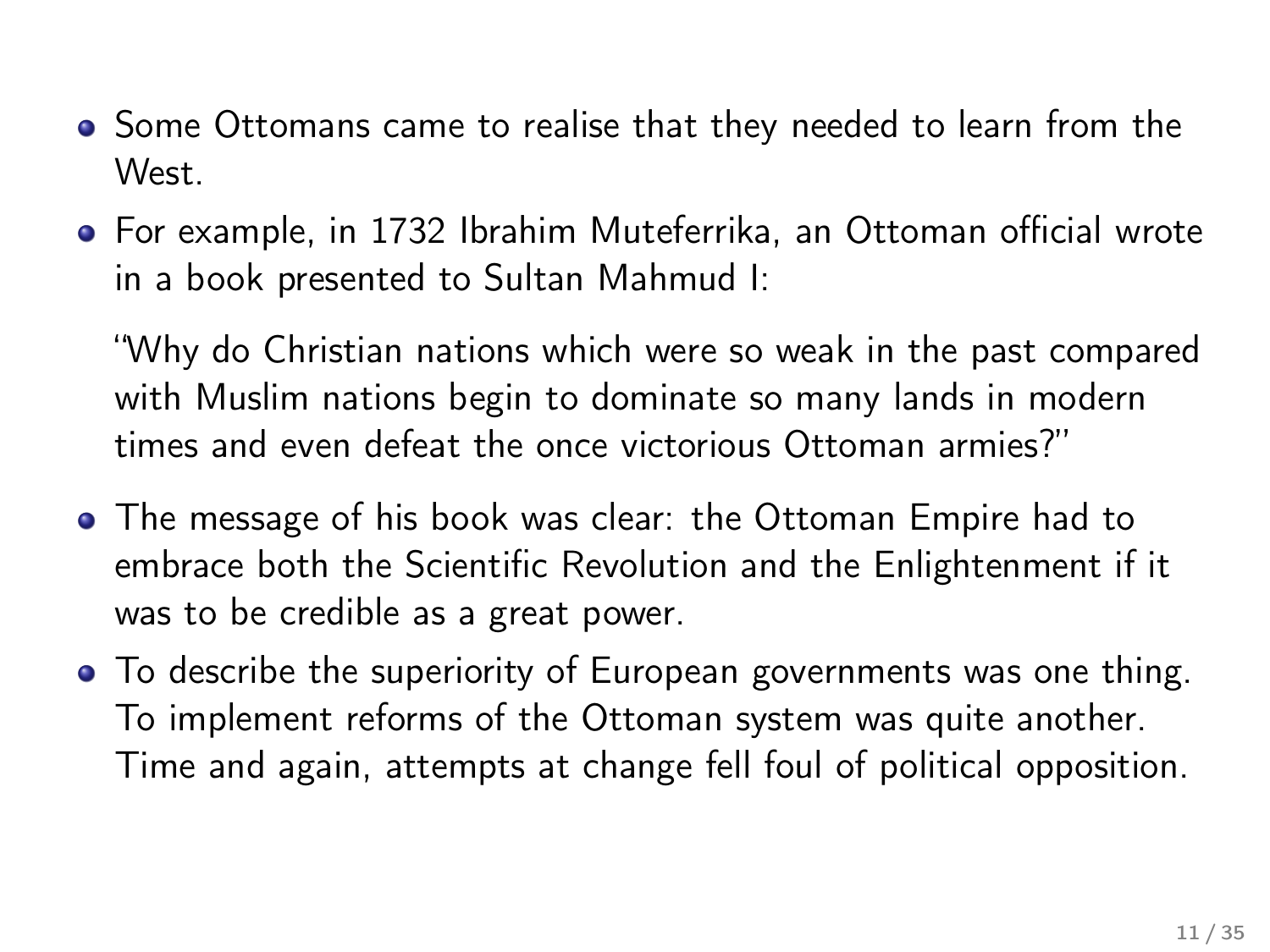## The Enlightenment and Science

- Stark (2014) identified all the significant scientific stars of the era beginning with the publication of Copernicus's De revolutionibus in 1543 and including all born prior to 1680.
- This yields a data set consisting of 52 star scientists.
- 3. Boyle, Robert (1627-1691), 4. Brahe, Tycho (1546-1601), 7. Copernicus, Nicolaus (1473-1543), 8. Descartes, Rene (1596-1650), 11. Fermat, Pierre (1601-1665), 13. Galilei, Galileo (1564-1642), 22. Halley, Edmond (1656-1742), 29. Kepler, Johannes (1571-1630), 32. Leibniz, Gottfried (1646-1716), 37. Newton, Isaac (1642-1727)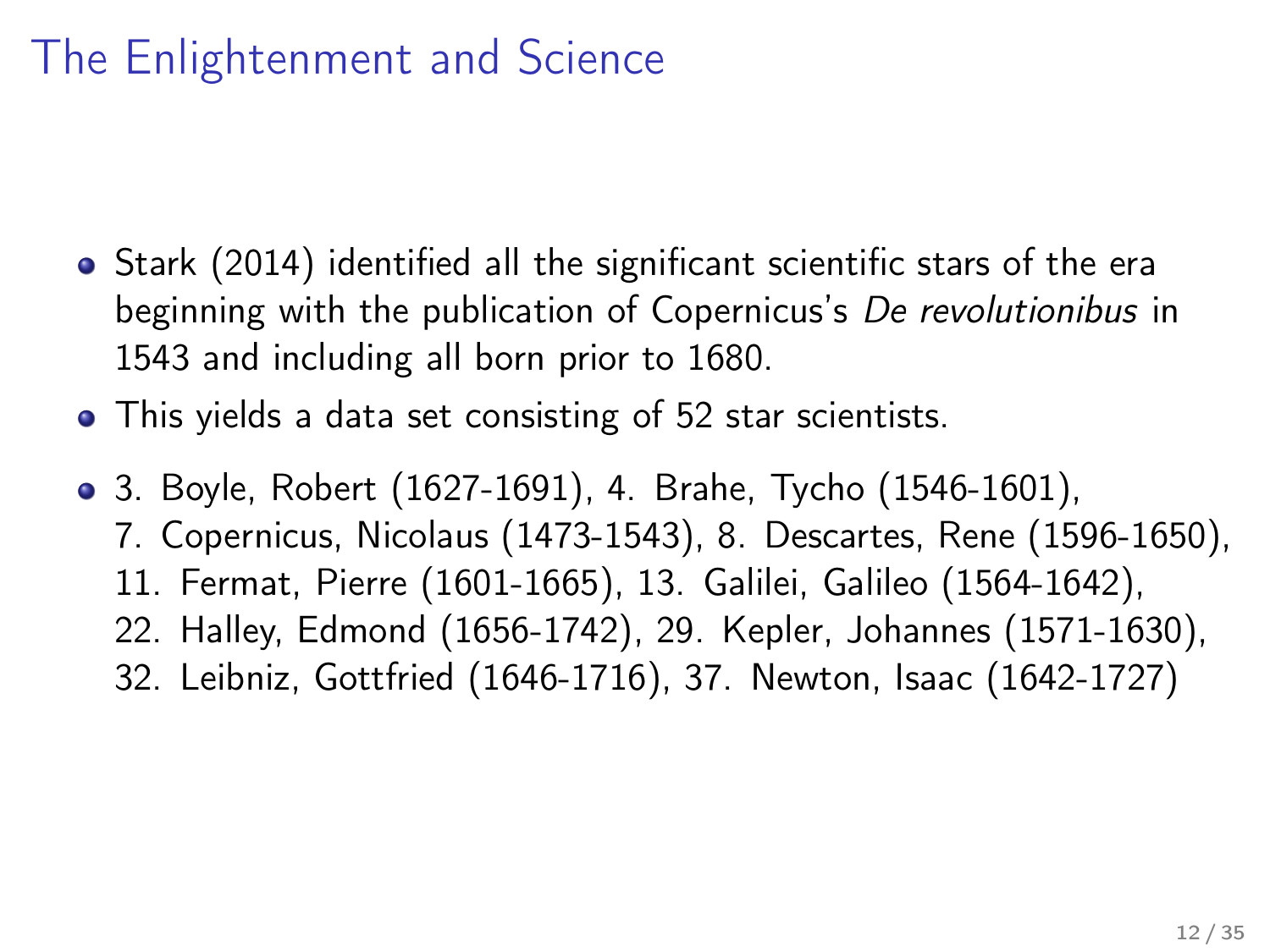- By studying biographical information, Stark (2014) then coded each star scientist as to their personal piety.
- To code someone as devout, Stark required clear evidence of especially deep religious involvement. For example, Robert Boyle spent a great deal of money on translations of the Bible into non-Western languages.
- Stark used the code conventionally religious to identify those whose biography offers no evidence of skepticism but whose piety does not stand out as other than satisfactory to their associates.
- Finally, Stark reserved the label skeptic for anyone about whom he could infer disbelief, or at least profound doubt, in the existence of a conscious God. Only one of the 52 qualified: Edmond Halley – he was rejected for a professorship at Oxford on grounds of his "atheism."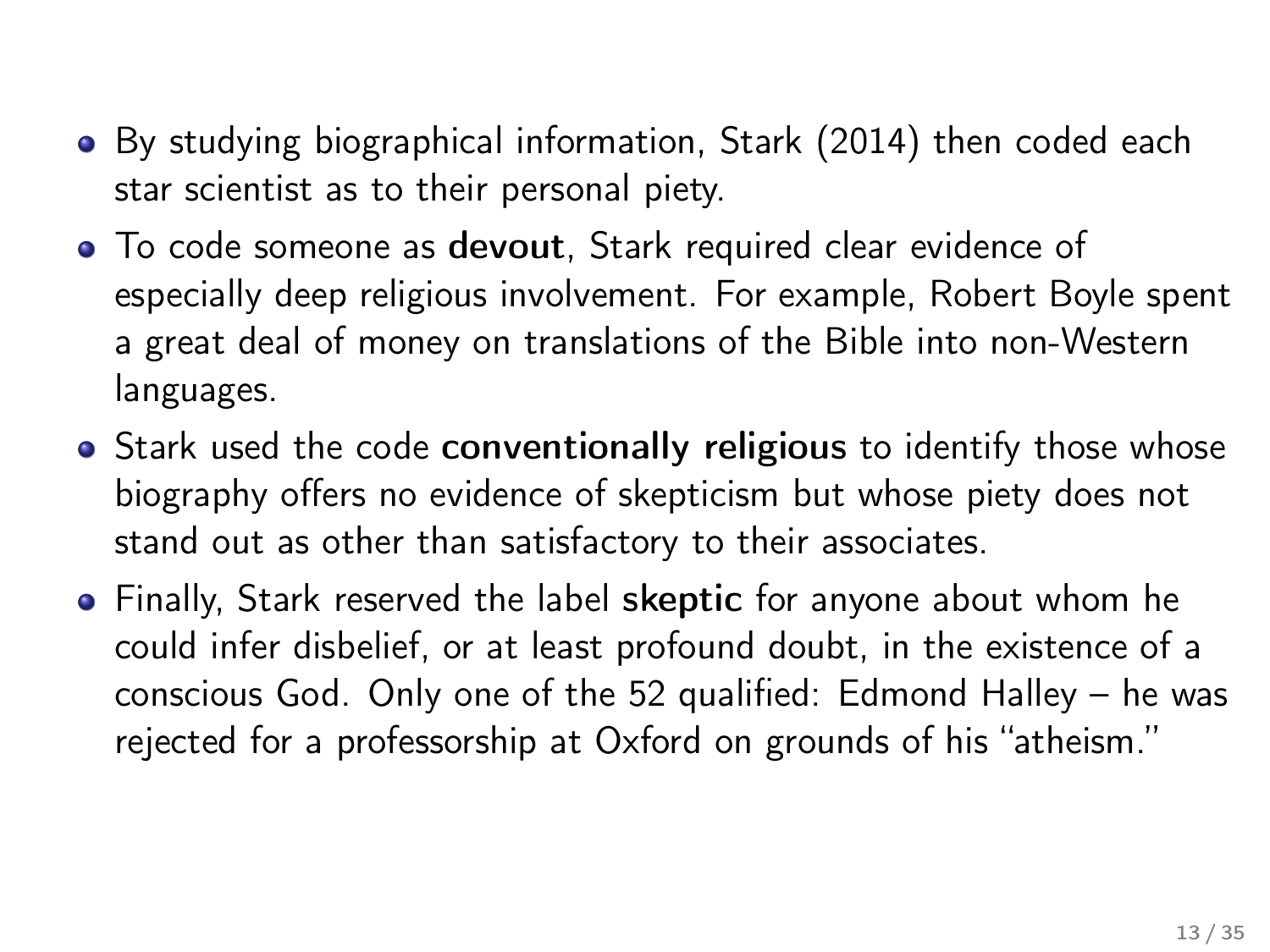## Table 14-2 in Stark (2014): Personal Piety of 52 Star Scientists (1543-1680)

| Piety        | Number | Percent |
|--------------|--------|---------|
| Devout       | 31     | 60%     |
| Conventional | 20     | 38%     |
| Skeptic      |        | $2\%$   |
| Total        | 52     | 100%    |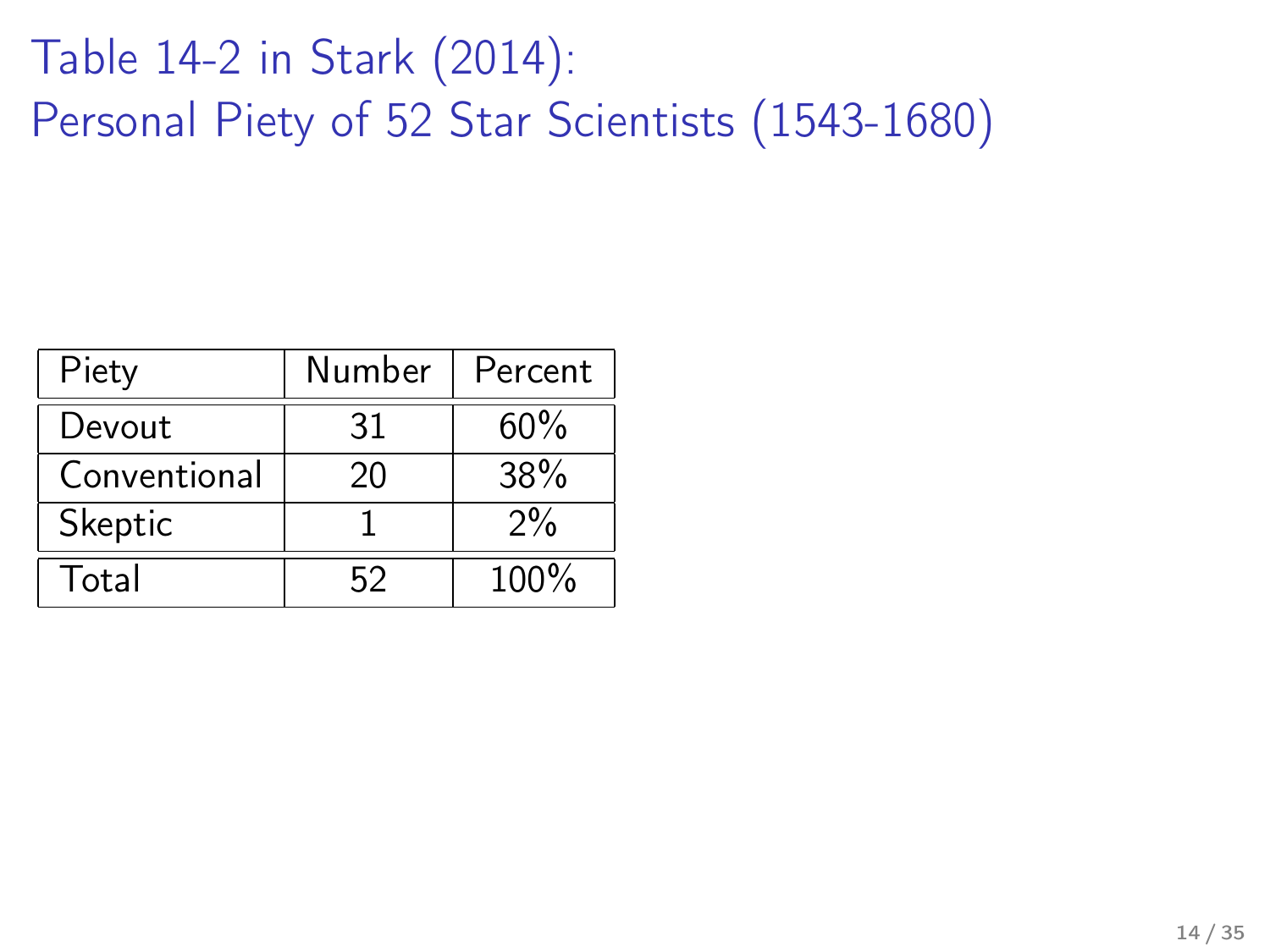- It is only because Europeans believed in God as the intelligent designer of a rational universe that they pursued the secrets of creation.
- Johannes Kepler stated, "The chief aim of all investigations of the external world should be to discover the rational order and harmony imposed on it by God and which he revealed to us in the language of mathematics."
- In his last will and testament, the great chemist Robert Boyle wished the members of the Royal Society of London continued success in "their laudable attempts to discover the true Nature of the Works of God."
- One of the 52 star scientists [Leibniz, Gottfried (1646-1716)] even developed a new argument for the existence of God.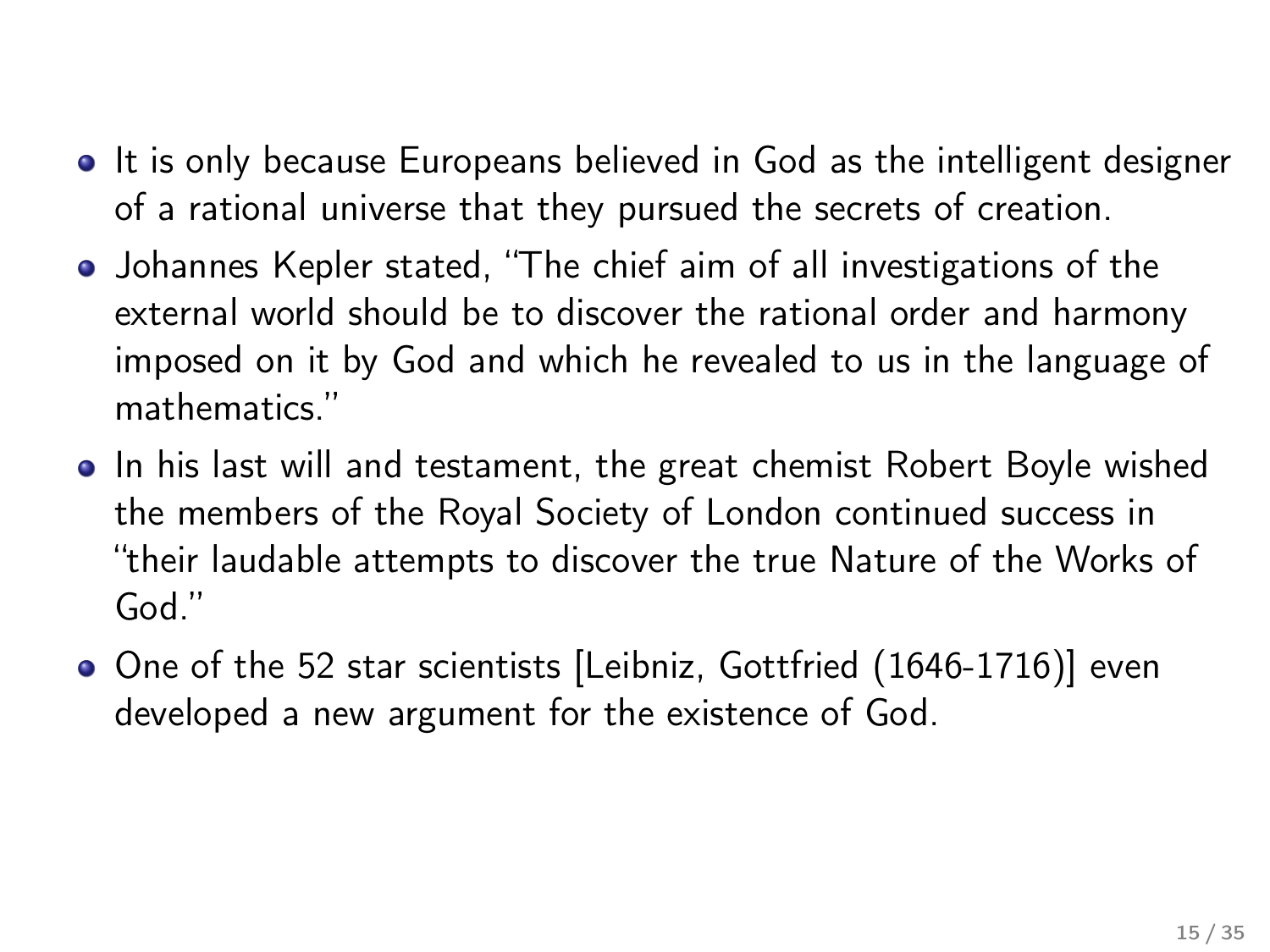Leibniz asked, "Why is there something rather than nothing?" This led him to what philosophers call the Leibniz Cosmological Argument:

- Everything that exists has an explanation of its existence.
- If the universe has an explanation of its existence, that explanation is God.
- The universe exists.
- Therefore (from 1 and 3), the universe has an explanation of its existence.
- Therefore (from 2 and 4), the explanation of the existence of the universe is God.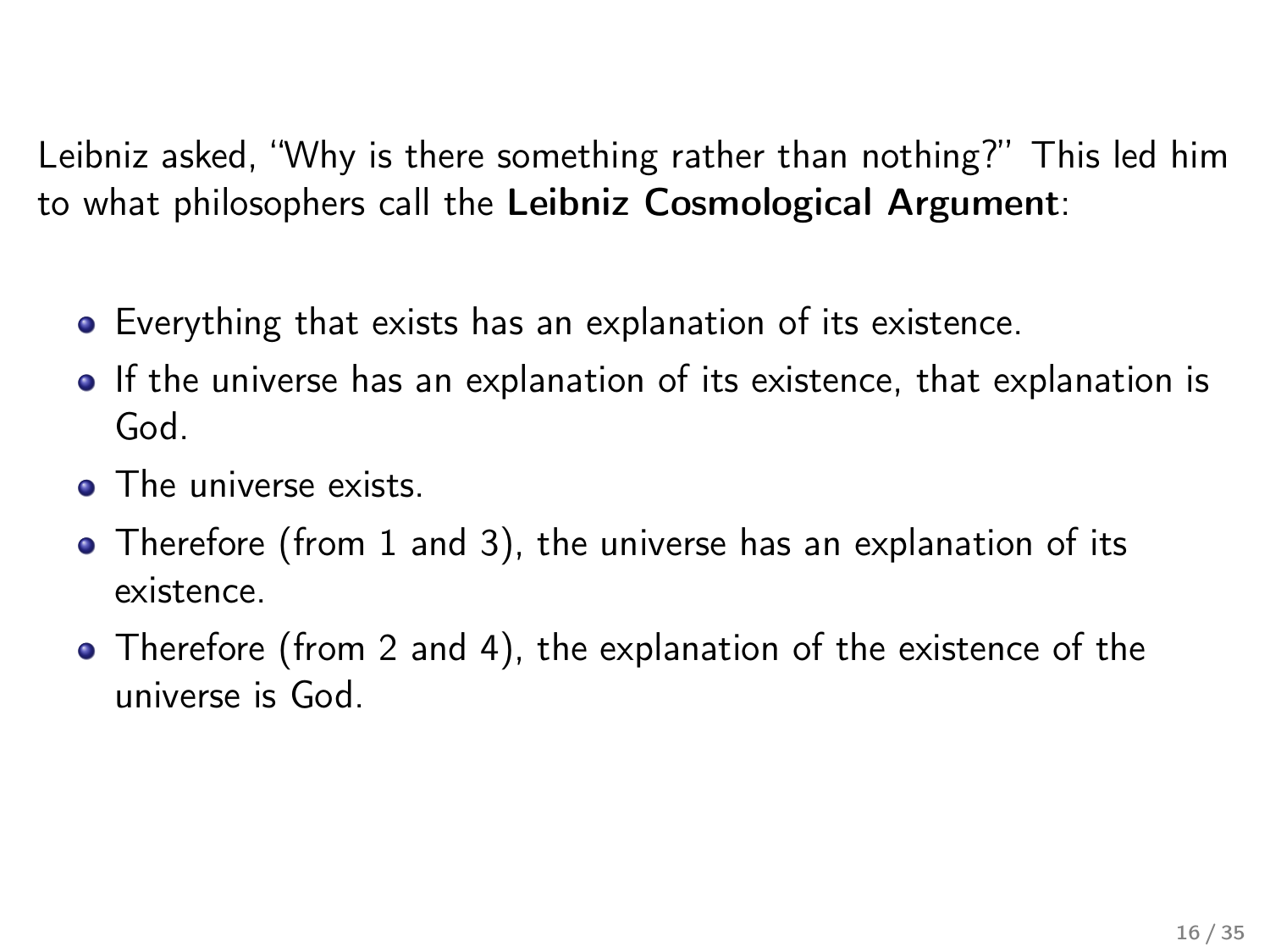- Looking at history, we find a biblically inspired confidence in the mathematical structure of the universe came *first*, before any actual scientific discoveries.
- Mathematician Morris Kline writes: "The early mathematicians were sure of the existence of mathematical laws underlying natural phenomena and persisted in the search for them because they were convinced a priori that God had incorporated them in the construction of the universe."
- People must first be convinced there is a mathematical order in nature. Otherwise they will not go searching for it – and science will not get off the ground.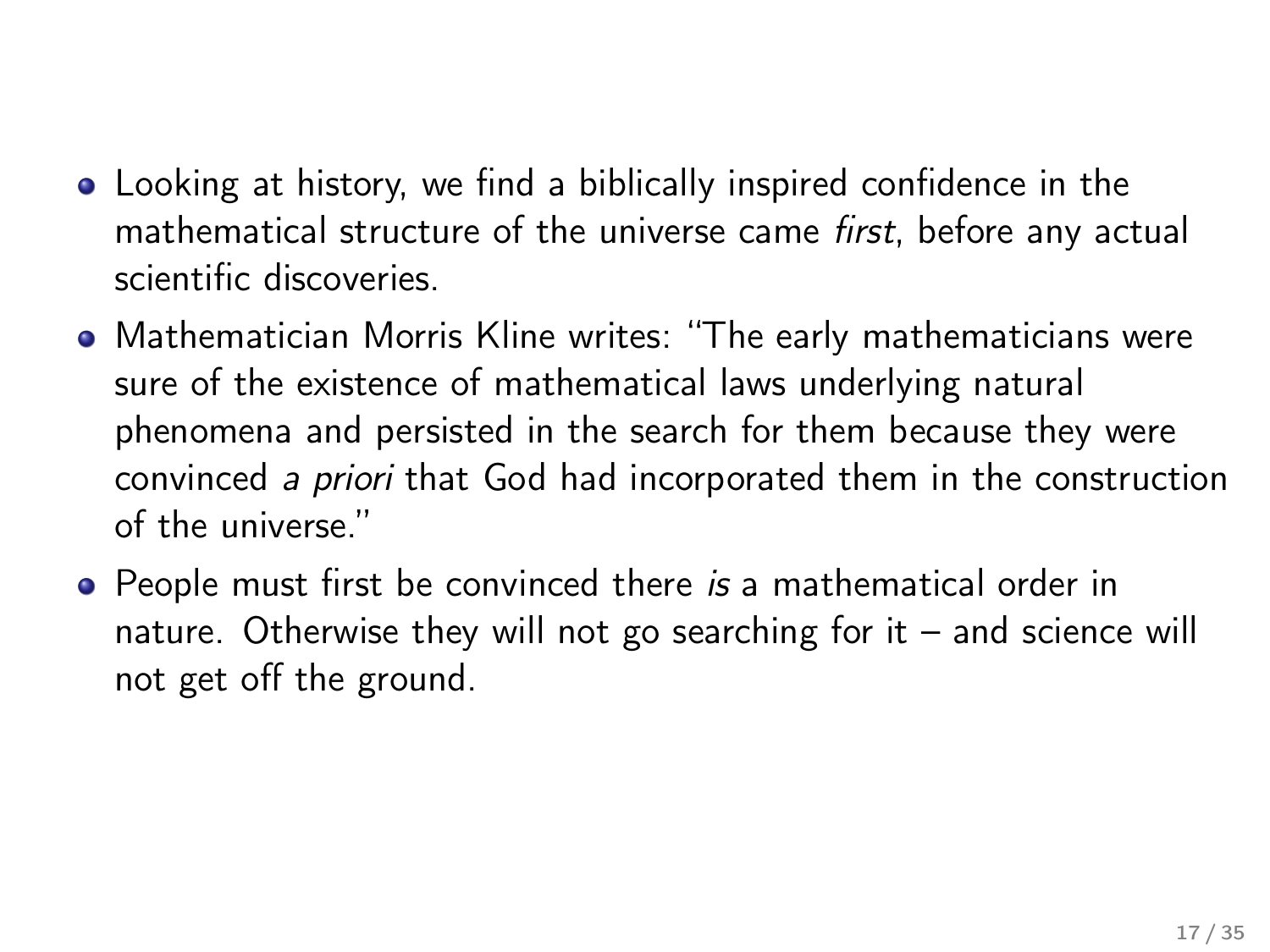The currently most influential book among economists about why some countries are poor

Acemoglu and Robinson (2012), Why Nations Fail.

- "Inclusive political institutions" contribute to "economic prosperity".
- Religious beliefs do not influence economic outcomes.

Ferguson (2011), Civilization: The West and the Rest.

- "More competition", "more science" and "more private property" contribute to "economic prosperity".
- Religious beliefs do influence economic outcomes.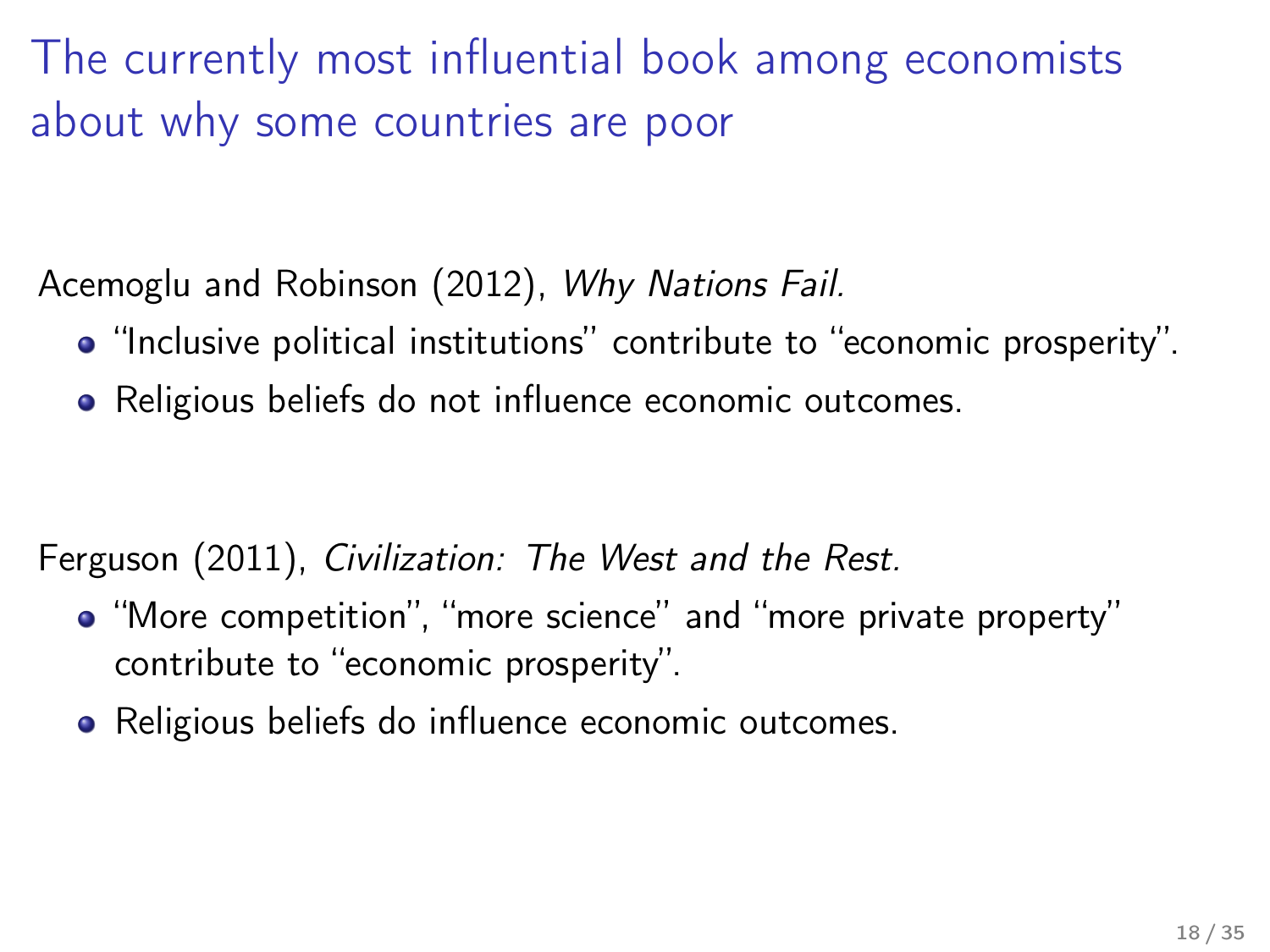What is wrong with Acemoglu and Robinson (2012)?

- A remarkable paper was published in the American Political Science Review in 2012, called "The Missionary Roots of Liberal Democracy" by author Robert D. Woodberry. (It won the American Political Science Association's 2013 Luebbert Best Article Award.)
- In this paper, Woodberry demonstrates historically and statistically that conversionary Protestants (CPs) heavily influenced the rise and spread of stable democracy around the world.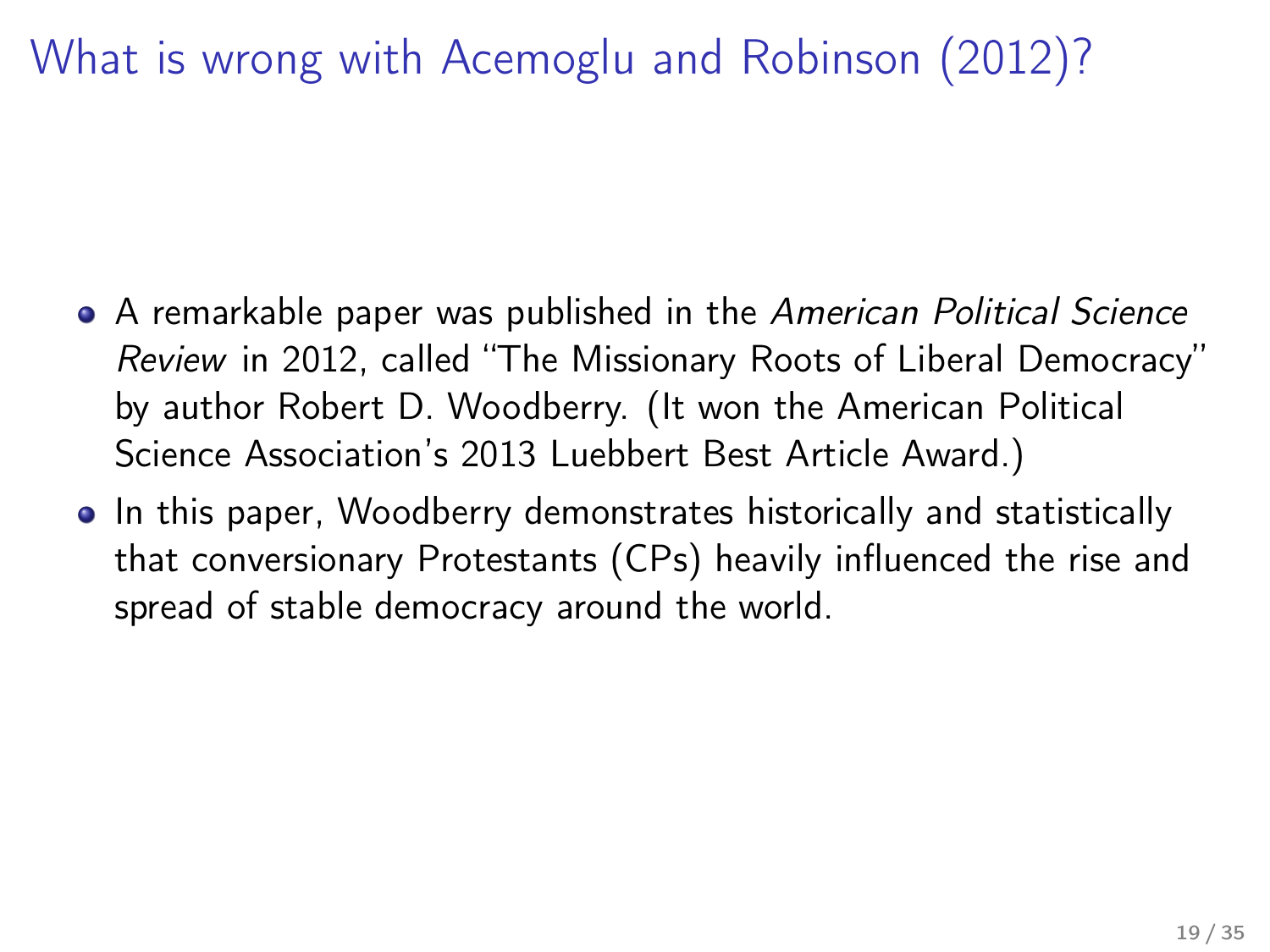Woodberry (2012) writes:

- "CPs were a crucial catalyst initiating the development and spread of religious liberty, mass education, mass printing, newspapers, voluntary organizations, and colonial reforms, thereby creating the conditions that made stable democracy more likely."
- "Statistically, the historical prevalence of Protestant missionaries explains about half the variation in democracy in Africa, Asia, Latin America and Oceania and removes the impact of most variables that dominate current statistical research about democracy."
- "The association between Protestant missions and democracy is consistent in different continents and subsamples, and it is robust to more than 50 controls and to instrumental variable analysis."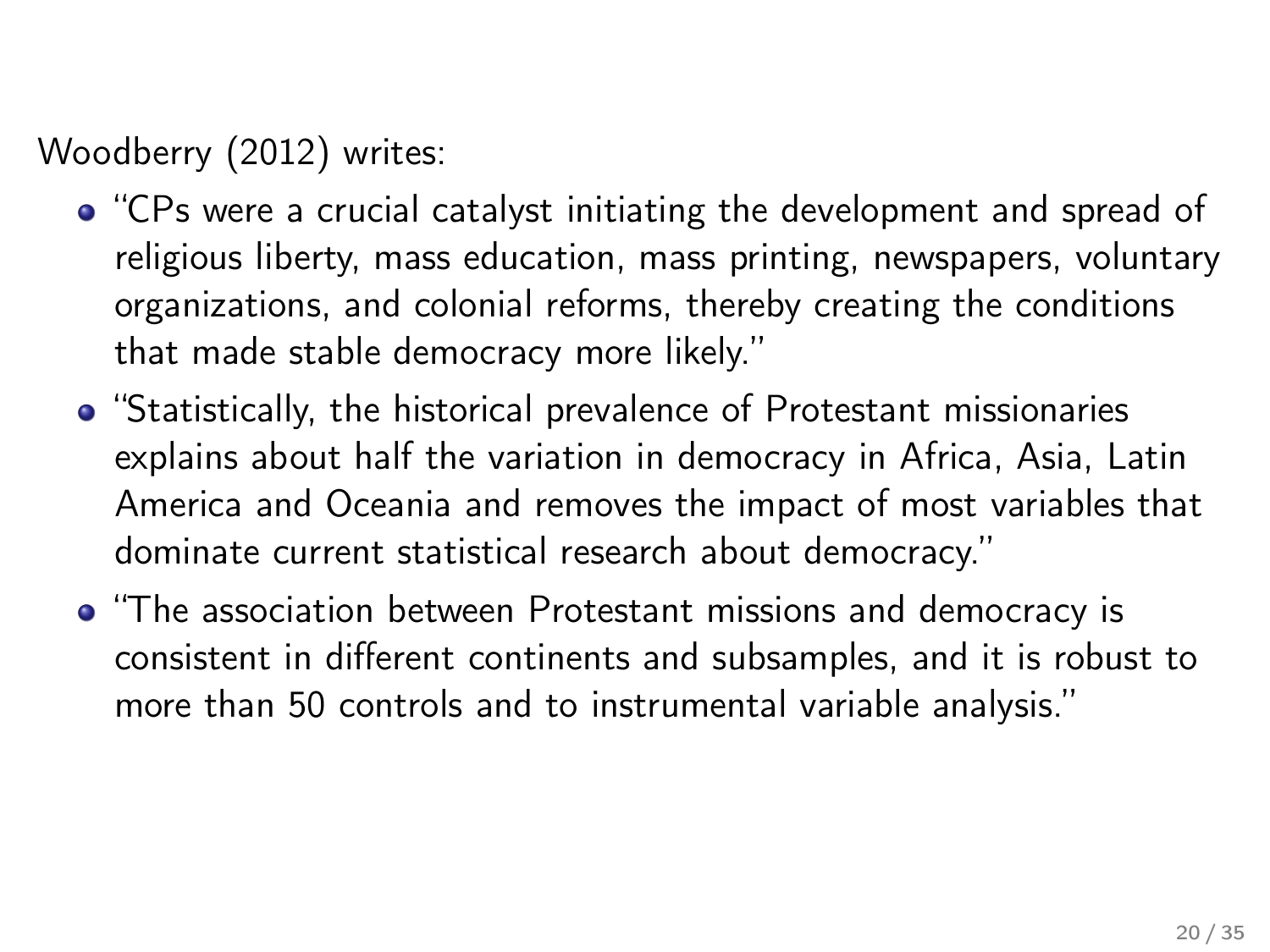- Woodberry focuses on conversionary Protestants because they actively attempt to persuade others of their beliefs, they emphasize the importance of everyone reading the Bible and they believe that grace/faith/choice saves people, not group membership or sacraments.
- For conversionary Protestants, everyone needs access to the Bible, not just elites. Therefore, everyone needs to read, including women and the poor.
- Furthermore, CPs expected ordinary people to make their own religious choices.
- They believed that people are saved through "true faith in God"; thus, each individual has to decide which faith to follow.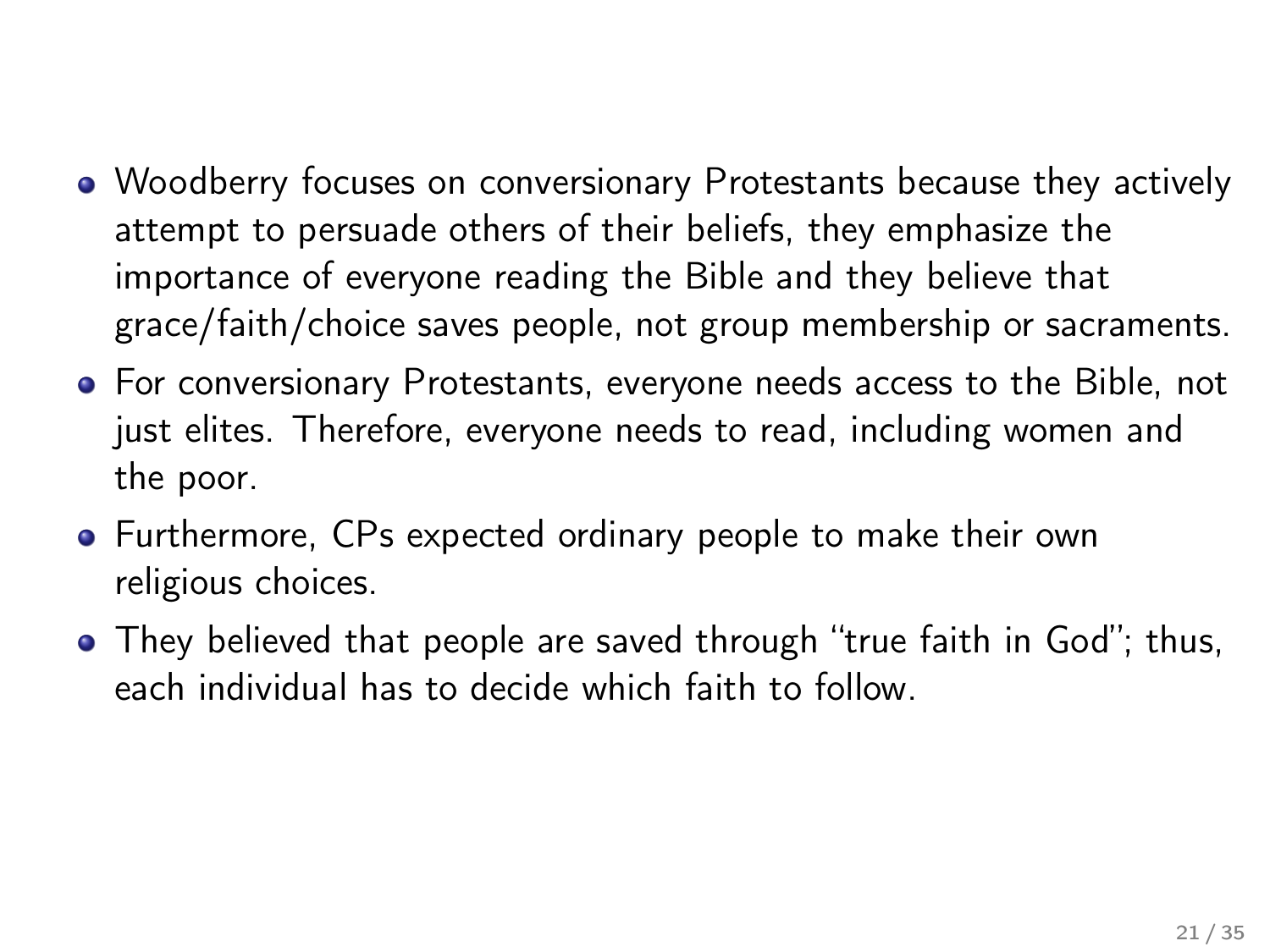- Woodberry also studied the effects of Catholic missions but found that Protestant missions predict democracy, whereas Catholic missions do not.
- With Catholic missions, there has not been the same emphasis on everyone reading the Bible.
- I will now present the most important regression results in Woodberry (2012).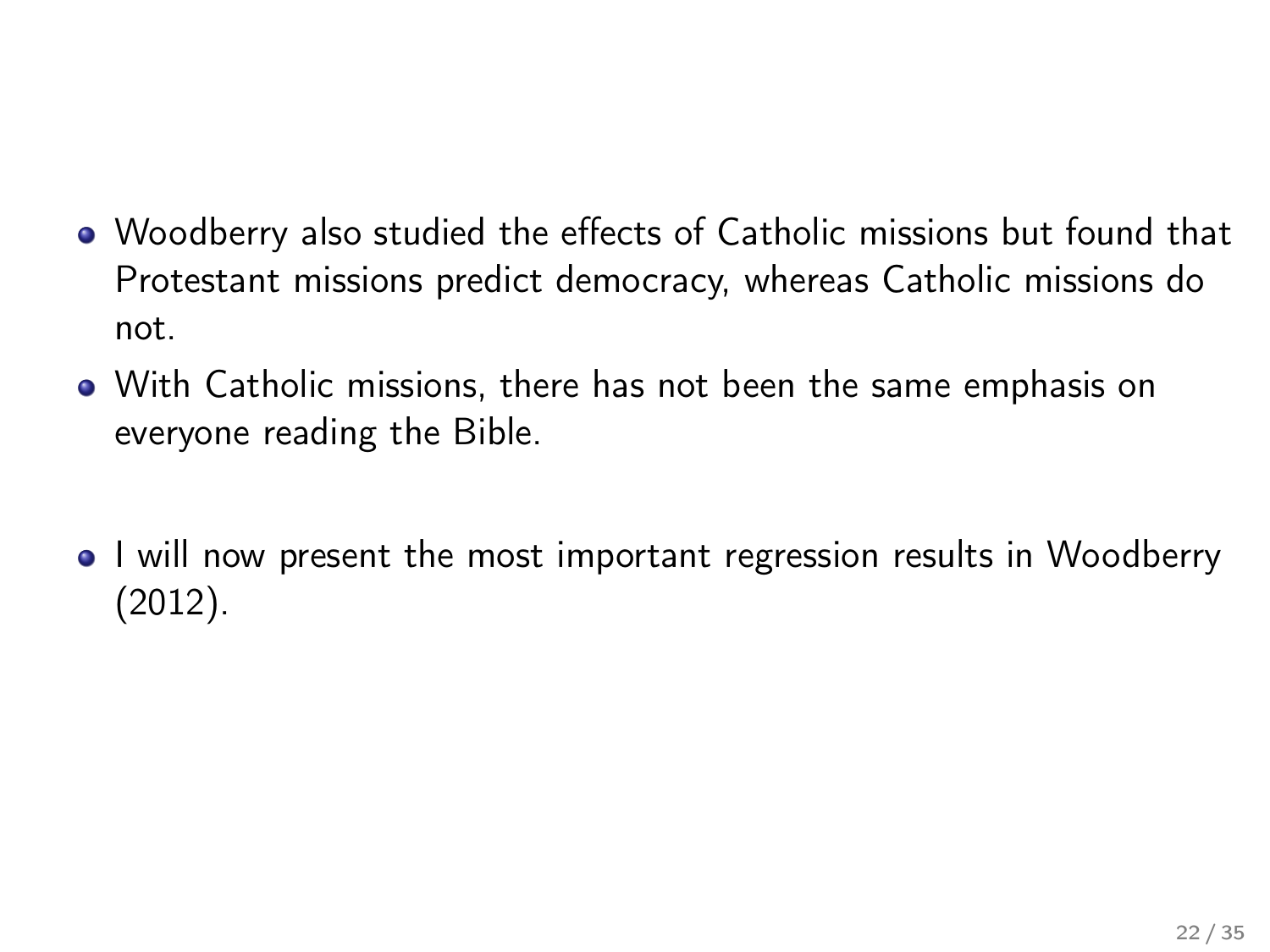- In the regressions, the dependent variable is *Democracy* measured as each country's mean democracy scores from 1950-94 using data from Bollen and Paxton (hereafter, BP).
- Woodberry writes, "BP's variable has many advantages: it (1) includes more countries than most variables; (2) has a range of 0-100, which allows the use of ordinary least squares (OLS); and (3) minimizes rater bias (many other democracy scales systematically favor particular types of countries)."
- For independent variables, Woodberry uses three variables that measure the impact of Protestant missions: Years Exposure to Protestant Missions, Protestant Missionaries per 10,000 Population in 1923 and Percent Evangelized by 1900. These three variables respectively measure the length, breadth and impact of missionary activity.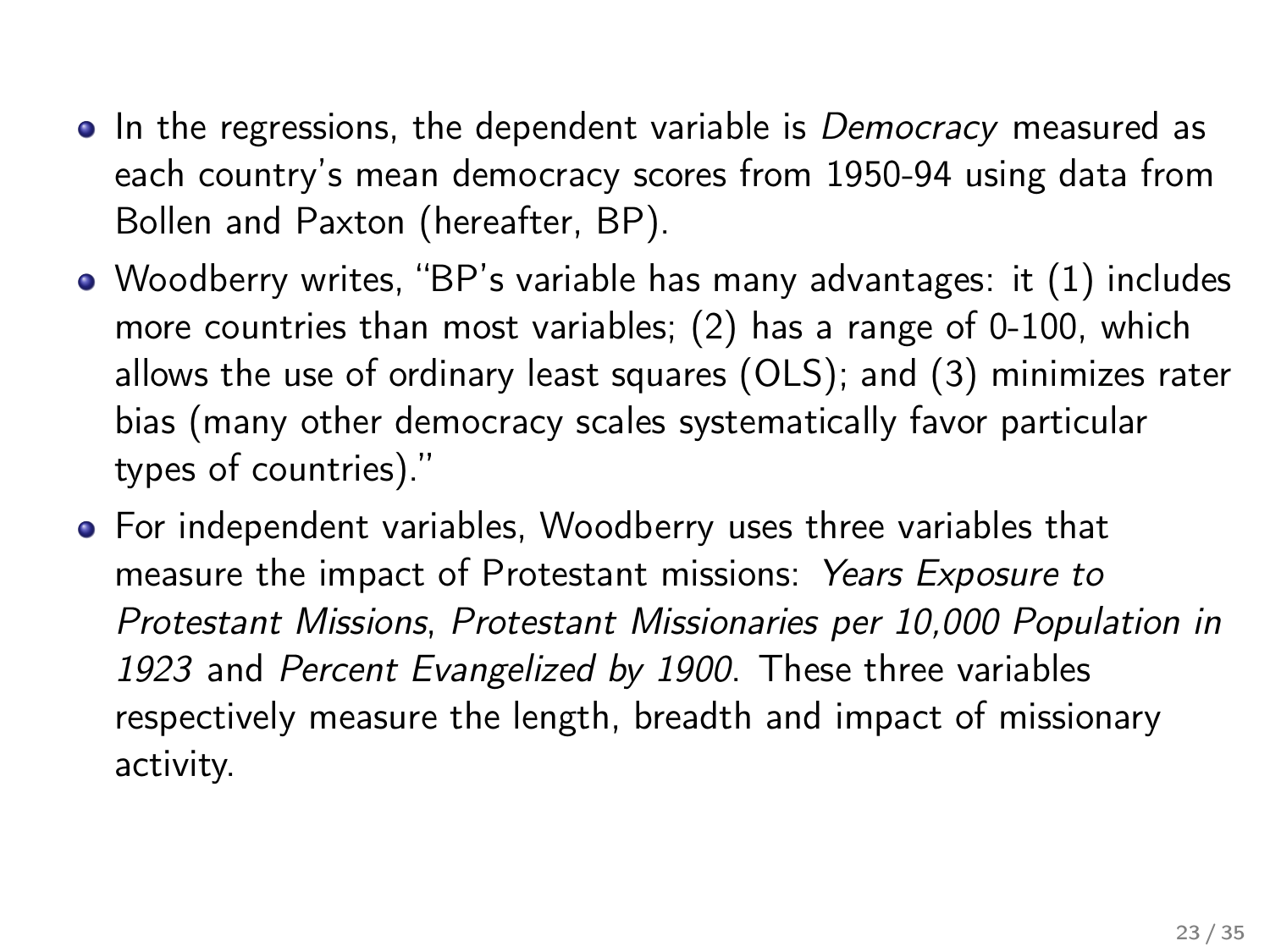• The regression equation is

 $y_i = \beta_0 + \beta_1 x_{1i} + \beta_2 x_{2i} + \beta_3 x_{3i} + e_i, \qquad i = 1, 2, ..., n.$ 

- The regression results are presented in the next slide.
- Coefficients and standard errors from robust regression (rreg in Stata).
- The constant coefficient is not shown in the table to save space.
- Notation used about statistical significance:  $+ \leq .1, * \leq .05,$ ∗∗ ≤ .01, ∗ ∗ ∗ ≤ .001, two-tailed tests.
- Since several of the independent variables are skewed, Woodberry uses robust regression, which minimizes the impact of influential cases/outliers.
- However, the results are comparable using OLS or OLS with robust standard errors.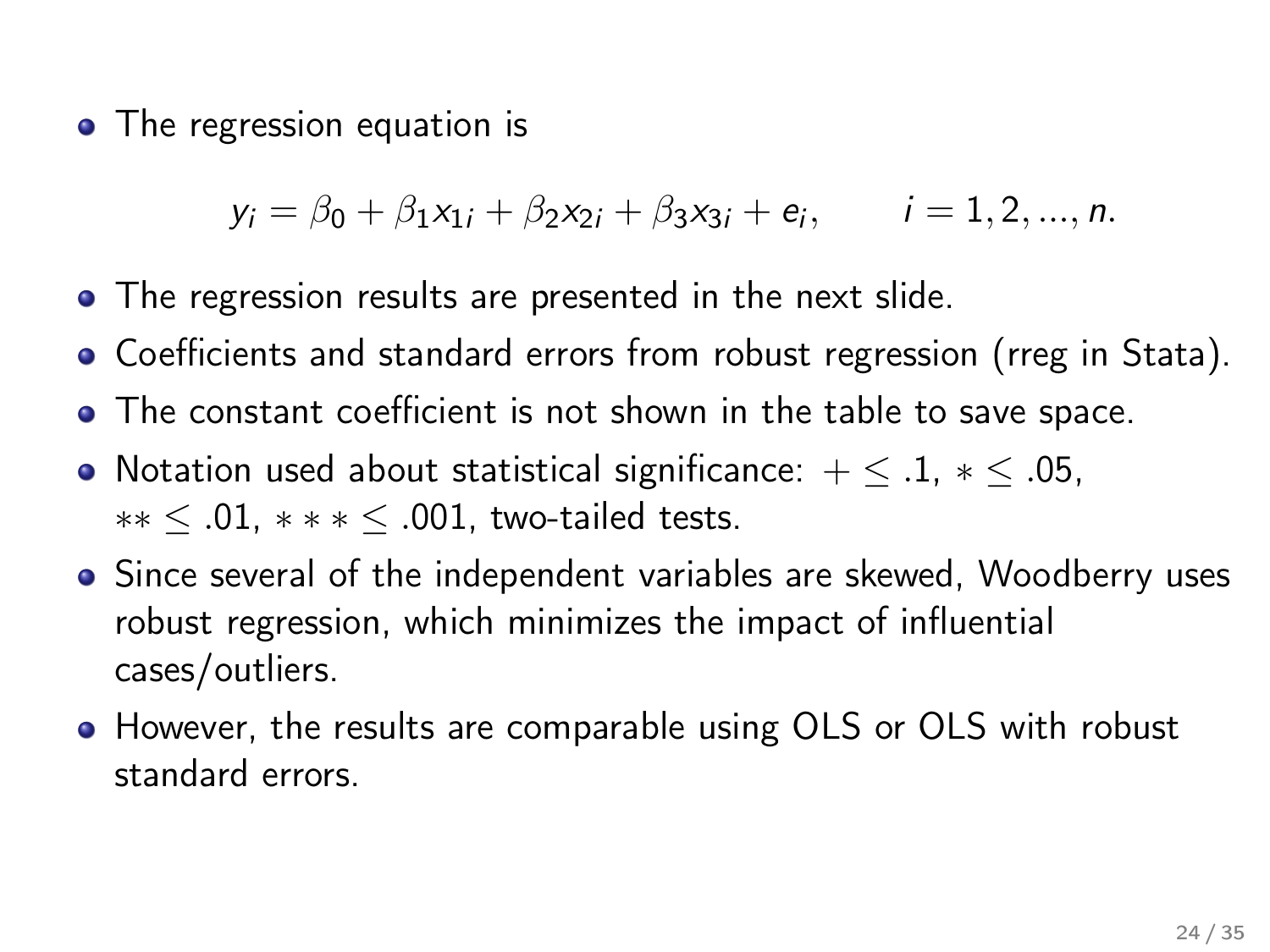Robust Regression Predicting Democracy in "Non-West": Mean Level of Democracy from 1950-1994

| Model                          |             | $\mathcal{P}$ | 3         |
|--------------------------------|-------------|---------------|-----------|
|                                | Full Sample | Reduced to    | "Settler" |
|                                |             | AJR "Settler" | Mortality |
|                                |             | Mortality     | Sample    |
|                                |             | Sample        |           |
| Years Exposure                 | $.16***$    | $.26***$      | $.26***$  |
| to Protestant Missions         | (.04)       | (.05)         | (.05)     |
| <b>Protestant Missionaries</b> | $4.42***$   | $4.20 +$      | $4.16+$   |
| per 10,000 pop. in 1923        | (1.32)      | (2.13)        | (2.17)    |
| Percent Evangelized            | $.28***$    | $.18 +$       | $.19+$    |
| by 1900                        | (.05)       | (.10)         | (.10)     |
| "Settler" Mortality            |             |               | .001      |
| Rate (from AJR 2001)           |             |               | (.005)    |
| Ν                              | 140         | 57            | 57        |
| $R^2$ from Robust Regression   | .498        | .631          | .624      |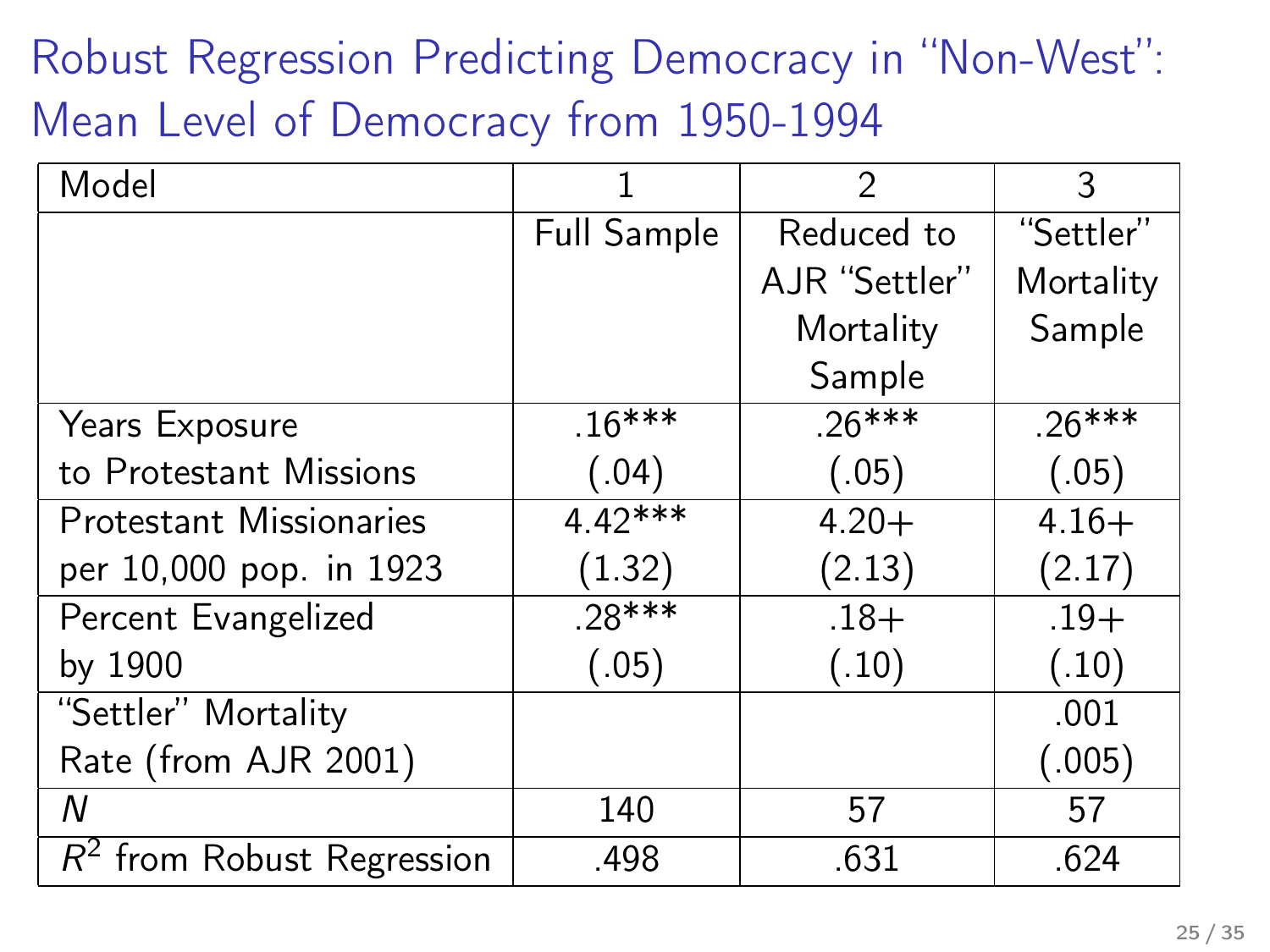- The main regression result in the table is shown as the column labeled Model 1.
- One can see that all three variables related to Protestant missions strongly predict democracy (have coefficients that are positive and highly statistically significant).
- This regression is on the full sample of 140 countries in Africa, Asia, Latin America and Oceania. The sample excludes Europe, the United States, Canada, Australia and New Zealand, and thus the regression is a conservative test of CP influence.
- The R-squared of .498 indicates that the historical prevalence of Protestant missionaries explains about half the variation in democracy in Africa, Asia, Latin America and Oceania!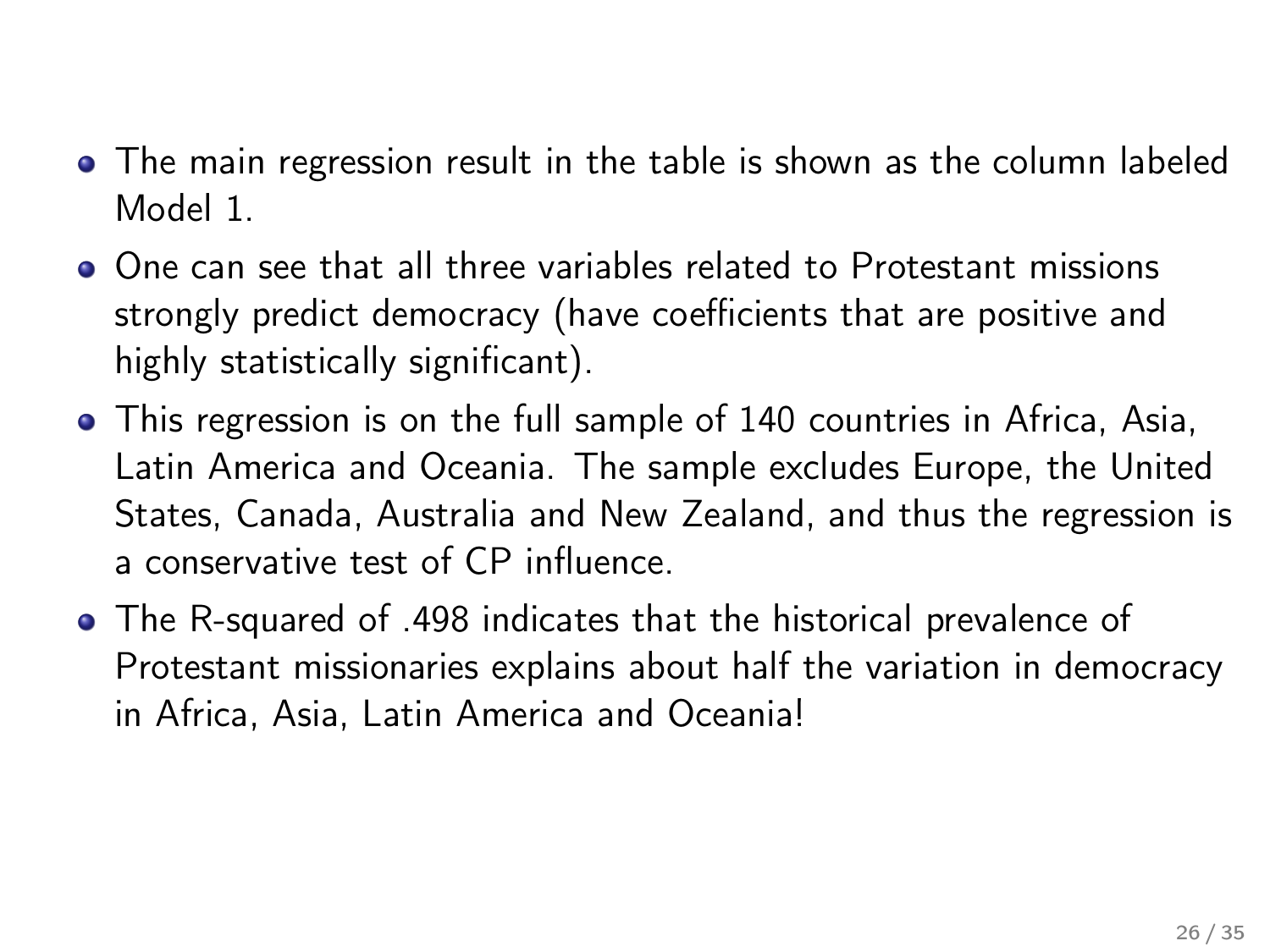- In a very influential paper, economists Acemoglu, Johnson and Robinson (2001, AER) argued that "European mortality accentuated how exploitive European colonizers were and thus undermined the rule of law in high-mortality countries."
- They presented evidence that European-settler mortality influenced the development of democracy.
- However, their settler mortality data are sparse and the sample size plummets to 57.
- In the table, model 2 shows AJR's sample without controlling for settler mortality. Adding settler mortality (model 3) has no effect on the mission coefficients and the coefficient on the settler mortality rate variable is statistically insignificant.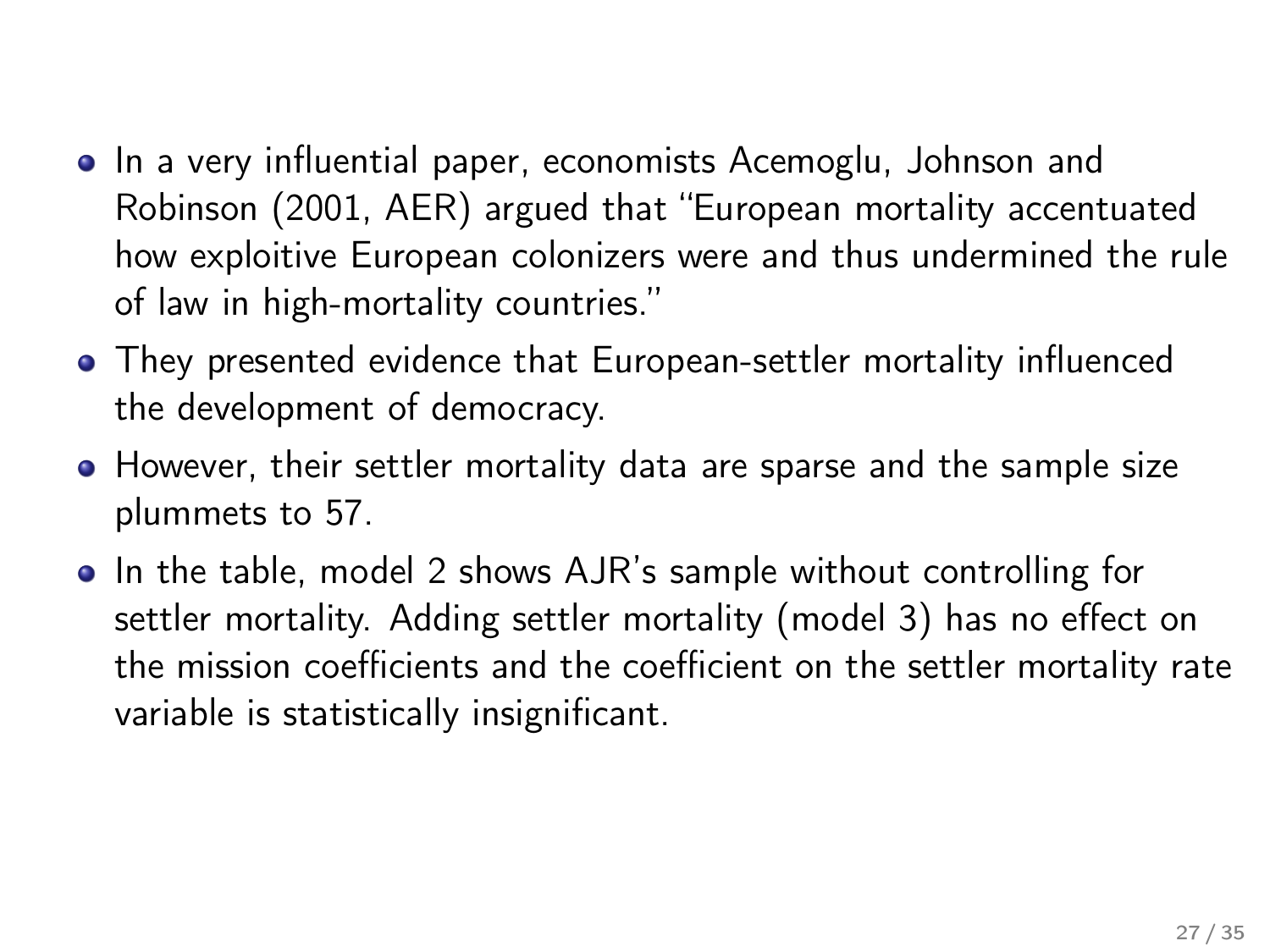Robust Regression Predicting Democracy in "Non-West": Mean Level of Democracy from 1950-1994

| Model                          |             | $\mathcal{P}$ | 3         |
|--------------------------------|-------------|---------------|-----------|
|                                | Full Sample | Reduced to    | "Settler" |
|                                |             | AJR "Settler" | Mortality |
|                                |             | Mortality     | Sample    |
|                                |             | Sample        |           |
| Years Exposure                 | $16***$     | $.26***$      | $.26***$  |
| to Protestant Missions         | (.04)       | (.05)         | (.05)     |
| <b>Protestant Missionaries</b> | $4.42***$   | $4.20 +$      | $4.16+$   |
| per 10,000 pop. in 1923        | (1.32)      | (2.13)        | (2.17)    |
| Percent Evangelized            | $.28***$    | $.18 +$       | $.19+$    |
| by 1900                        | (.05)       | (.10)         | (.10)     |
| "Settler" Mortality            |             |               | .001      |
| Rate (from AJR 2001)           |             |               | (.005)    |
| Ν                              | 140         | 57            | 57        |
| $R2$ from Robust Regression    | .498        | .631          | .624      |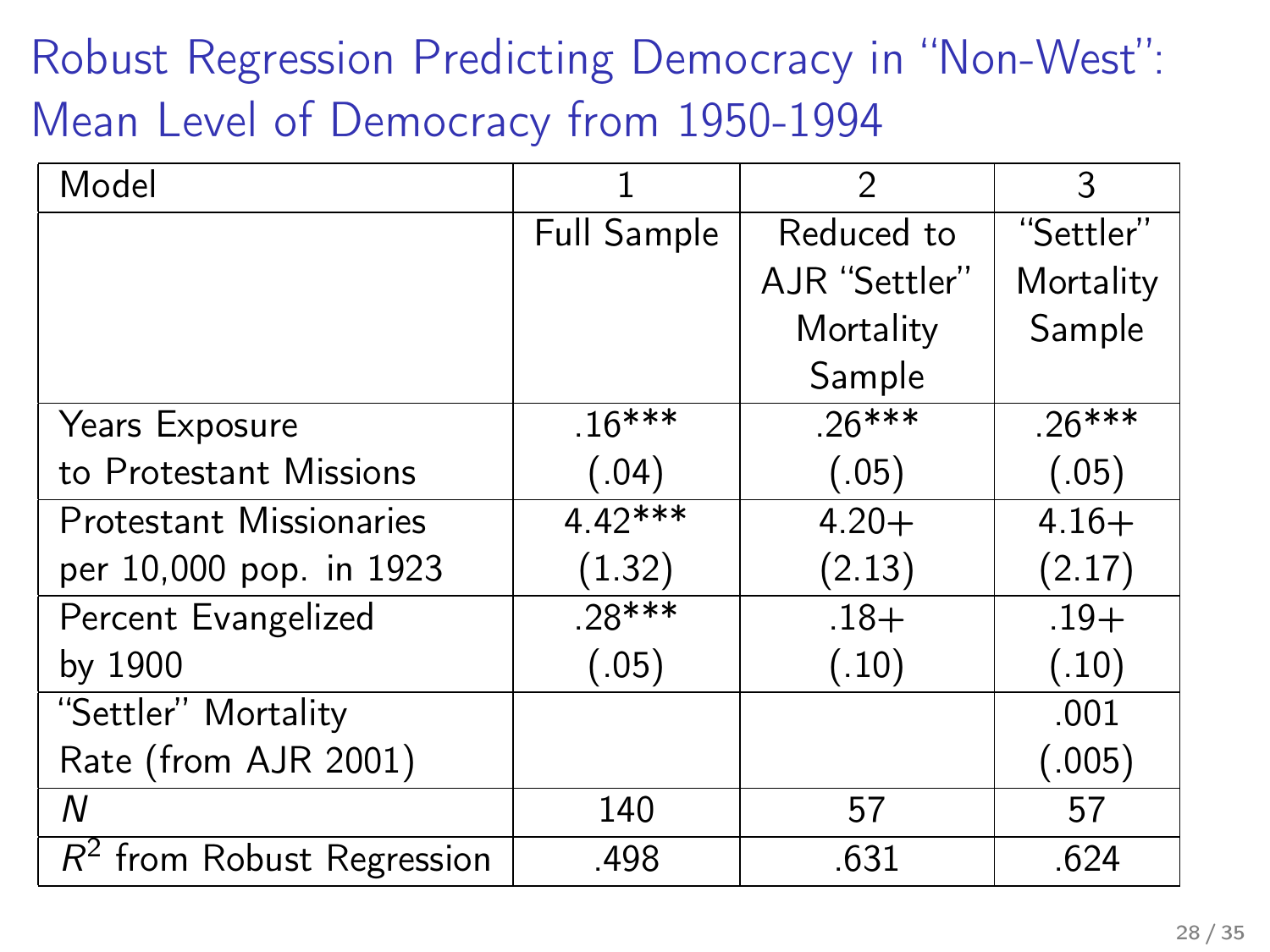- As Woodberry explains, "These regressions challenge previous research about mortality's effect on political institutions; settler mortality does not influence democracy after controls for Protestant missions."
- Woodberry ran other regressions where many other variables that are mentioned in previous studies are included in addition to the three Protestant mission variables.
- He finds that none of these other variables continue to be statistically significant once the Protestant mission variables are included.
- "Variables related to missionary access and mortality (latitude, island, landlocked), alternative means of transmission (percent European, colonizers), and resistance to mission influence (percent Muslim, written language prior to mission contact) no longer have an effect."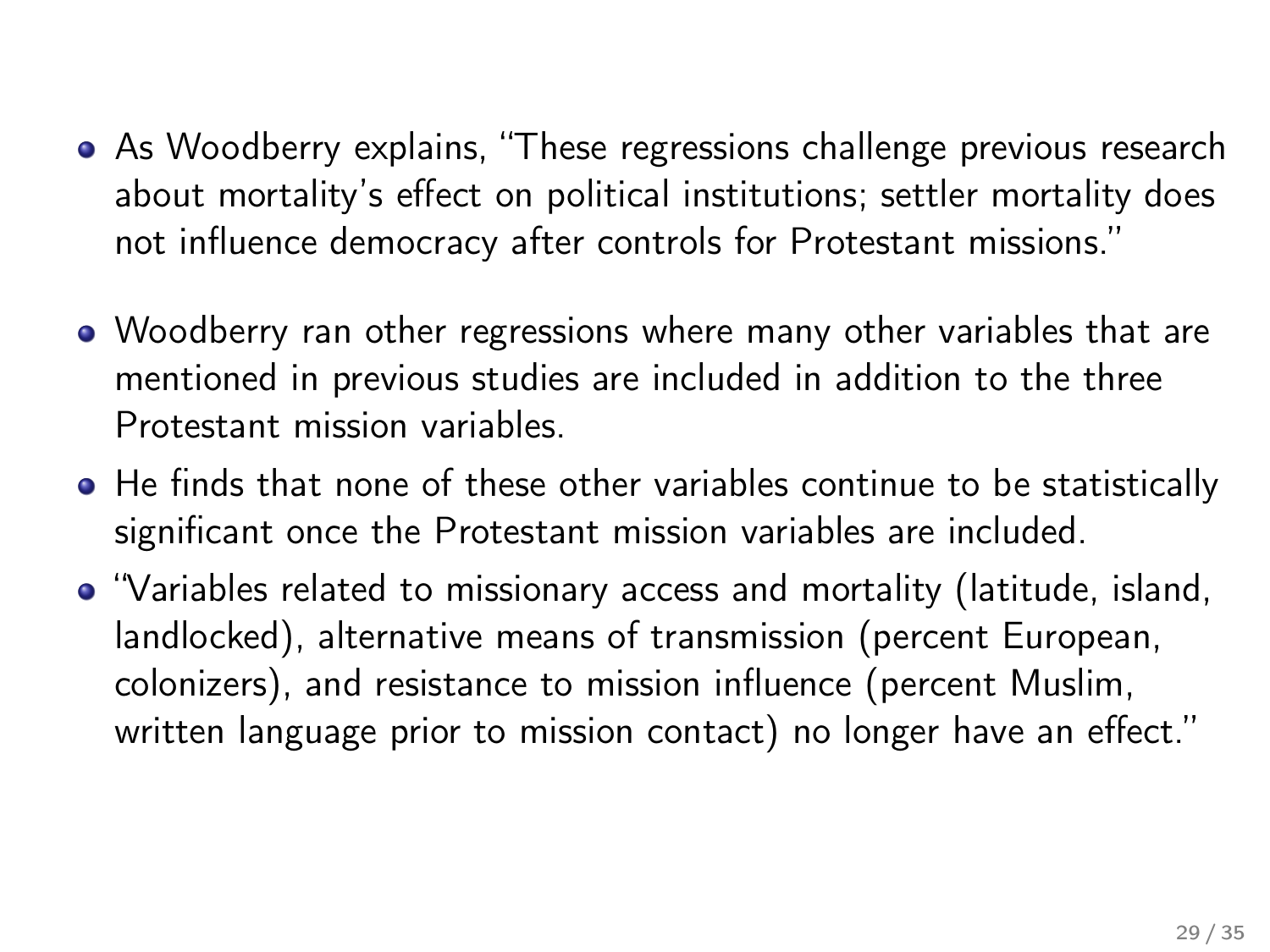## Robust Regression Predicting Democracy in "Non-West":

### Mean Level of Democracy from 1950-1994

| Model                                           | 1         | 2        |       |
|-------------------------------------------------|-----------|----------|-------|
| <b>British Colony</b>                           | $14.61**$ | 3.29     |       |
| Other Religious Liberty Colony                  | 24.88*    | 16.00    |       |
| Dutch Colony                                    | 9.99      | $-33.59$ |       |
| Never Colonized Significantly                   | 2.12      | .15      |       |
| Latitude                                        | .58*      | .09      |       |
| <b>Island Nation</b>                            | $14.17*$  | 4.71     |       |
| Landlocked Nation                               | $-13.99*$ | $-0.88$  |       |
| Percent European in 1980                        | $.19+$    | .13      |       |
| Percent Muslim in 1970                          | $-.21***$ | $-.02$   |       |
| Major Oil Producer                              | -5.99     | $-3.97$  |       |
| Literate Culture before Missionary Contact      | $-9.77+$  | $-3.47$  |       |
| Years Exposure to Protestant Missions           |           | $.13*$   |       |
| Protestant Missionaries per 10,000 pop. in 1923 |           | $3.63*$  |       |
| Percent Evangelized by 1900                     |           | $22**$   |       |
| N                                               | 142       | 142      |       |
| $R^2$ from Robust Regression                    | .412      | .504     | 30/35 |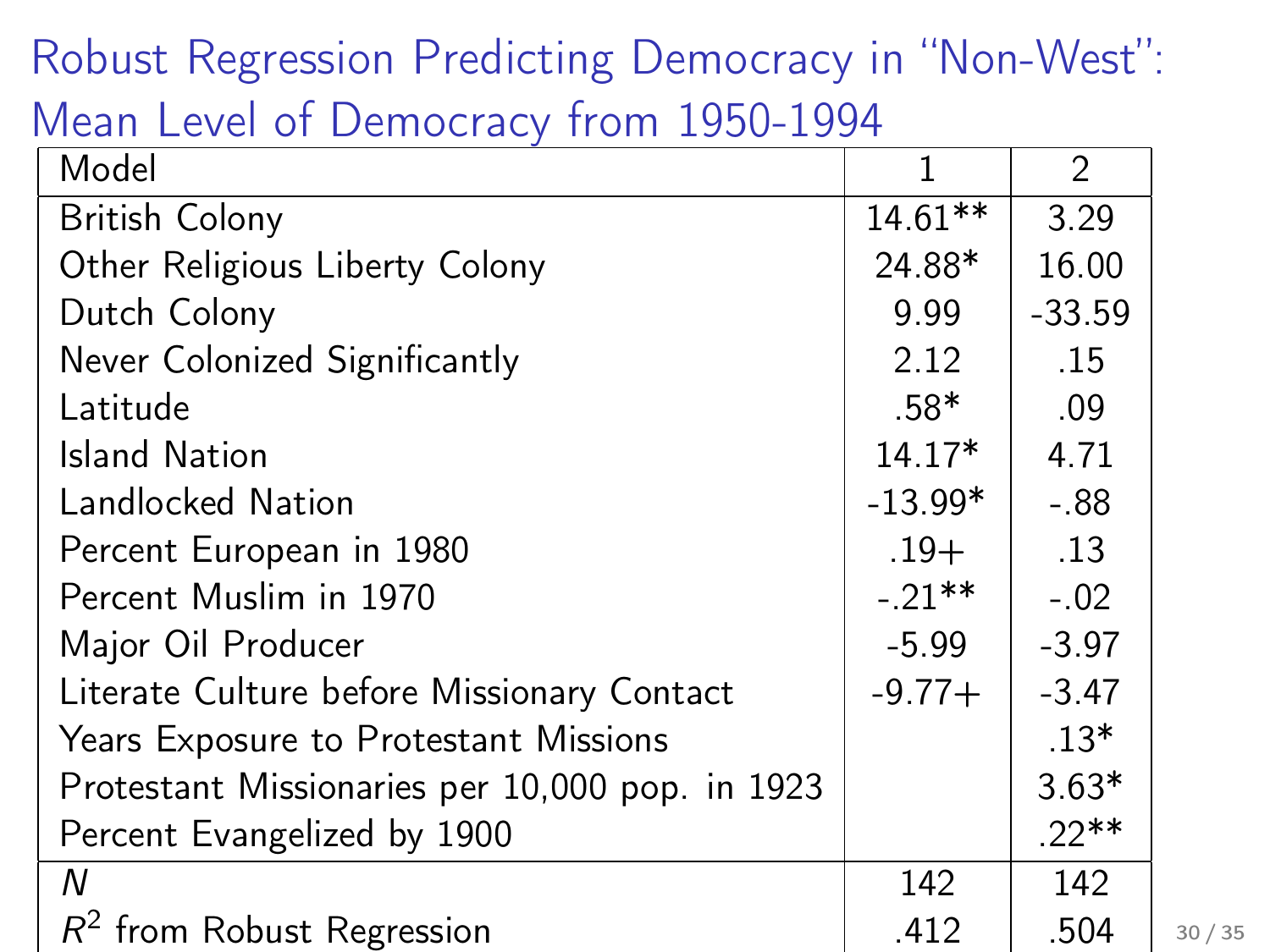# Robust Regression Predicting Democracy in "Non-West":

### Mean Level of Democracy from 1950-1994

| Model                                            | 2        | 3        |       |
|--------------------------------------------------|----------|----------|-------|
| <b>British Colony</b>                            | 3.29     | 4.98     |       |
| Other Religious Liberty Colony                   | 16.00    | 17.79    |       |
| Dutch Colony                                     | $-33.59$ | $-31.76$ |       |
| Never Colonized Significantly                    | .15      | 2.57     |       |
| Latitude                                         | .09      | .11      |       |
| <b>Island Nation</b>                             | 4.71     | 5.04     |       |
| Landlocked Nation                                | $-.88$   | 1.25     |       |
| Percent European in 1980                         | .13      | .12      |       |
| Percent Muslim in 1970                           | $-.02$   | $-.01$   |       |
| Major Oil Producer                               | $-3.97$  | $-3.01$  |       |
| Literate Culture before Missionary Contact       | $-3.47$  | $-3.52$  |       |
| Years Exposure to Protestant Missions            | .13*     | $.13*$   |       |
| Protestant Missionaries per 10,000 pop. in 1923  | $3.63*$  | $3.75*$  |       |
| Percent Evangelized by 1900                      | $22**$   | $.17*$   |       |
| Years Exposure to Catholic Missions              |          | .02      |       |
| Foreign Catholic Priests per 10,000 pop. in 1923 |          | .86      | 31/35 |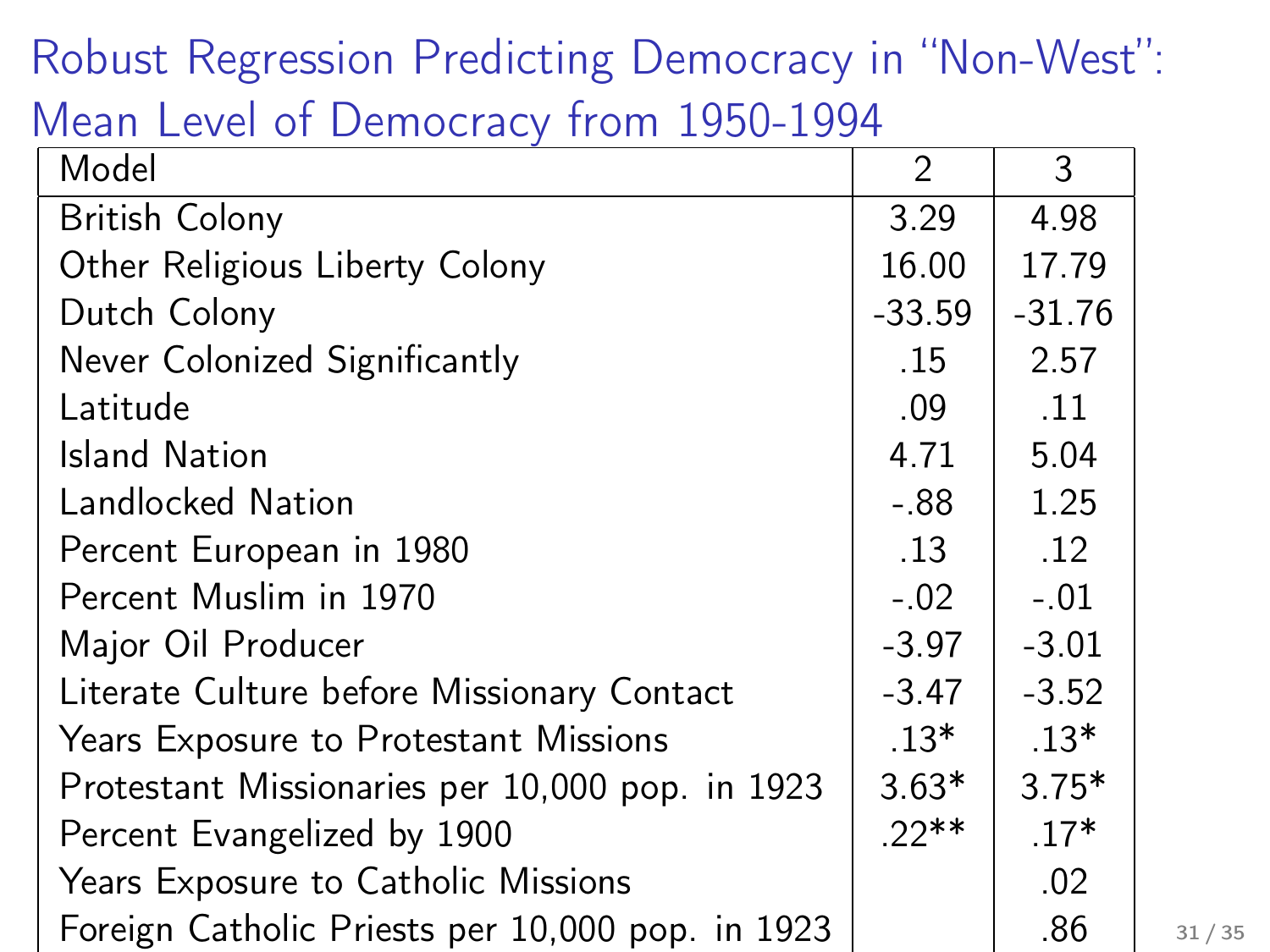## Robust Regression Predicting Democracy in "Non-West":

### Mean Level of Democracy from 1950-1994

| Model                                           | $\mathcal{P}$ | 4          |       |
|-------------------------------------------------|---------------|------------|-------|
| <b>British Colony</b>                           | 3.29          |            |       |
| Other Religious Liberty Colony                  | 16.00         |            |       |
| Dutch Colony                                    | $-33.59$      | $-44.73**$ |       |
| Never Colonized Significantly                   | .15           |            |       |
| Latitude                                        | .09           |            |       |
| <b>Island Nation</b>                            | 4.71          |            |       |
| Landlocked Nation                               | $-.88$        |            |       |
| Percent European in 1980                        | .13           |            |       |
| Percent Muslim in 1970                          | $-.02$        |            |       |
| Major Oil Producer                              | $-3.97$       |            |       |
| Literate Culture before Missionary Contact      | $-3.47$       |            |       |
| Years Exposure to Protestant Missions           | $.13*$        | $.15***$   |       |
| Protestant Missionaries per 10,000 pop. in 1923 | $3.63*$       | 4.39***    |       |
| Percent Evangelized by 1900                     | $22**$        | $.28***$   |       |
| N                                               | 142           | 142        |       |
| $R^2$ from Robust Regression                    | .504          | .500       | 32/35 |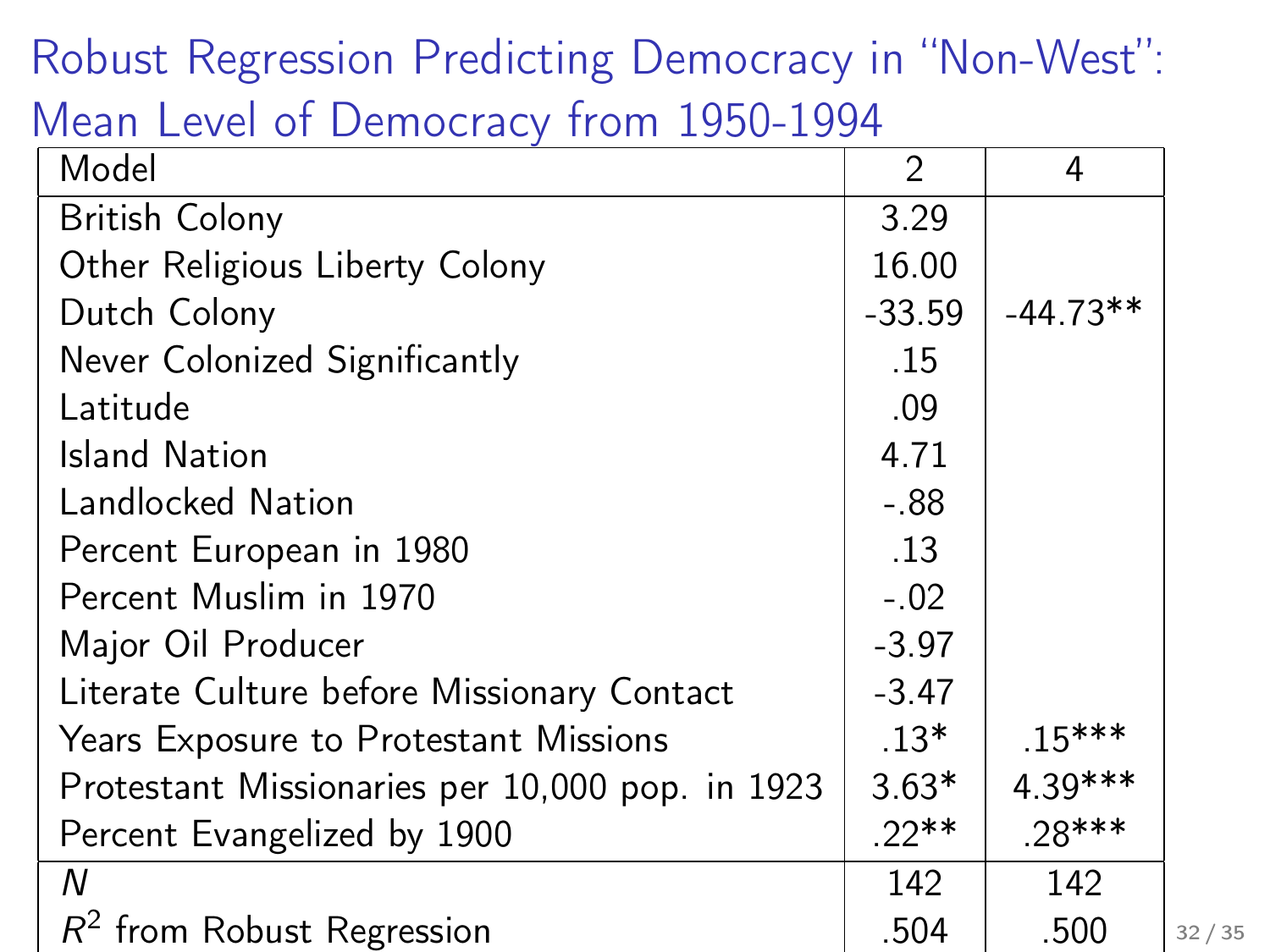- As Woodberry explains, "Controlling for Protestant missions removes the effects of most variables that dominate current statistical research about democracy".
- "Much of what we think we know about the roots of democracy needs reevaluation."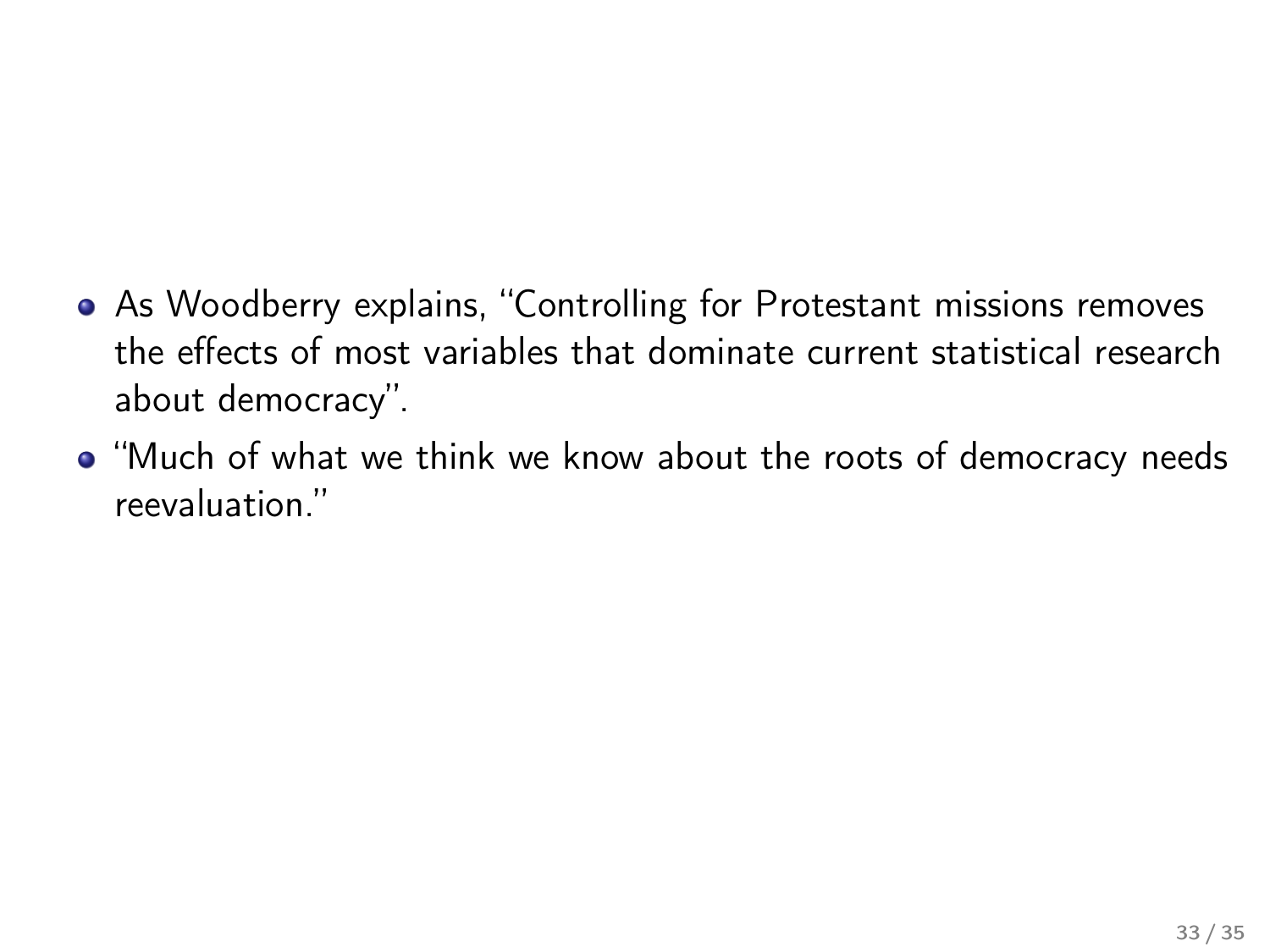Acemoglu and Robinson (2012), Why Nations Fail.

- "Inclusive political institutions" contribute to "economic prosperity".
- Religious beliefs do not influence economic outcomes.

Ferguson (2011), Civilization: The West and the Rest.

- "More competition", "more science" and "more private property" contribute to "economic prosperity".
- Religious beliefs do influence economic outcomes.